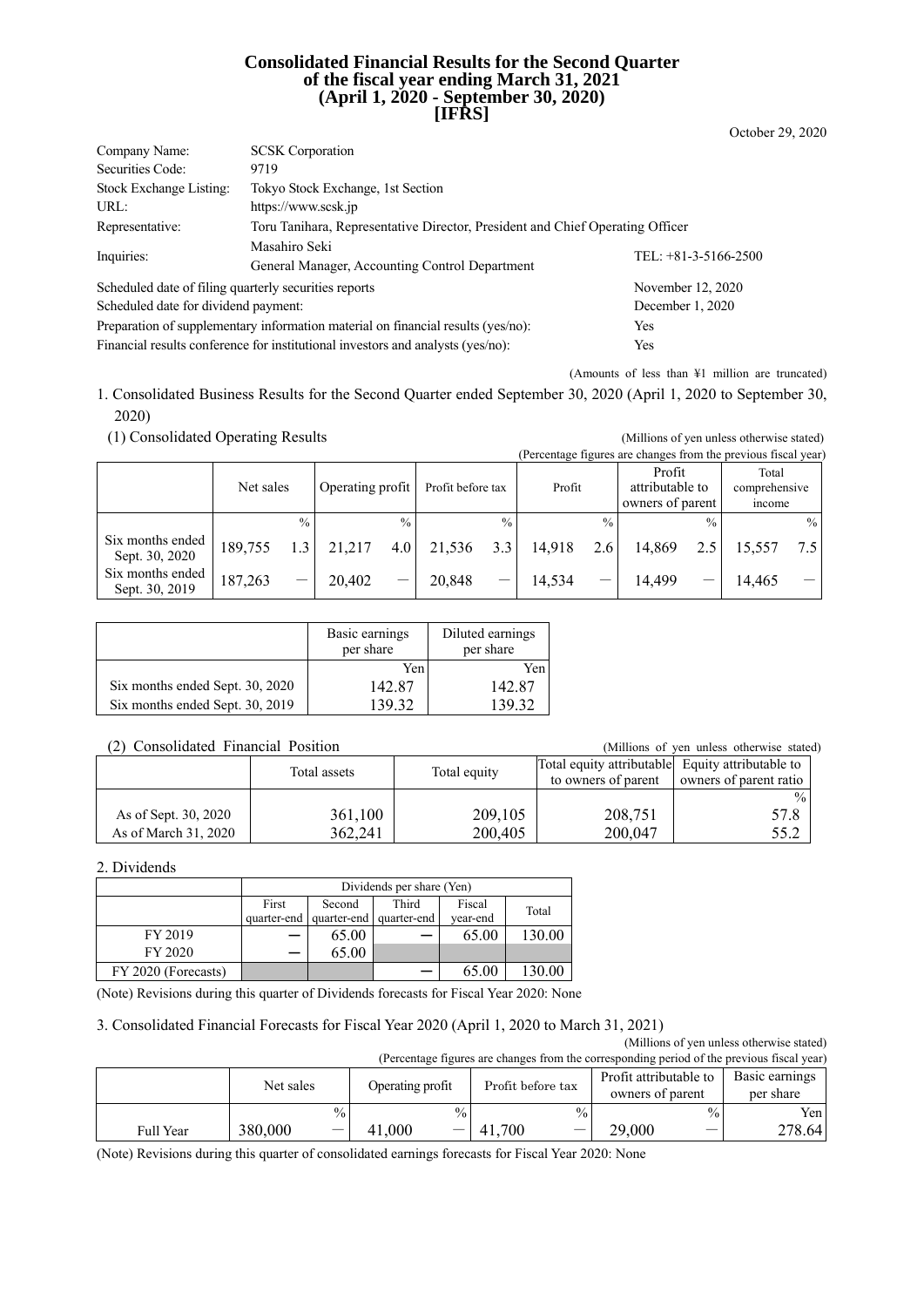#### ※ Notes

- (1) Changes in significant subsidiaries during the period : None
- (2) Changes in accounting policies and changes in accounting estimates
- 1) Changes in accounting policies as required by IFRS standards: Yes
- 2) Changes in accounting policies due to other reasons: None
- 3) Changes in accounting estimates: None
- (3) Number of shares issued (Common stock)
	- 1) The number of shares issued as of the period-end (including treasury stock)

|    |                                                             | As of September 30, 2020 | 104,181,803 shares |
|----|-------------------------------------------------------------|--------------------------|--------------------|
|    |                                                             | As of March 31, 2020     | 104,181,803 shares |
| 2) | The number of shares of treasury stock as of the period-end |                          |                    |
|    |                                                             | As of September 30, 2020 | 128,730 shares     |
|    |                                                             | As of March 31, 2020     | 128,562 shares     |
| 3) | The average number of shares during the period              |                          |                    |
|    |                                                             | As of September 30, 2020 | 104,077,345 shares |
|    |                                                             | As of September 30, 2019 | 104,079,313 shares |
|    |                                                             |                          |                    |

※ Notification regarding the auditing process

- This financial report is not within the scope of the auditing process as prescribed by the Financial Instruments and Exchange Act.
- ※ Cautionary statement concerning appropriate use of financial forecasts and other explanatory notes
- Effective April 1, 2020, the Company has adopted International Financial Reporting Standards (IFRS). Accordingly, financial results figures from the transition date forward and from the fiscal year ended March 31, 2020, reflect IFRS standards. Information on the differences between financial results figures as calculated based on IFRS standards and those calculated based on the previously employed Japanese generally accepted accounting principles (J-GAAP) can be found in "(First year of IFRS application)" in "(5) Notes to Condensed Quarterly Consolidated Financial Statements" under "2. Consolidated financial statements."
- The financial forecasts contained in this document are based on the information currently available and certain assumptions deemed reasonable. Actual results may vary from these forecasts for various reasons. With regard to the assumptions on which financial forecasts are based and other explanatory notes in connection with the use of financial forecasts, please refer to "Consolidated Financial Forecast for the fiscal year ending March 31, 2021" on page 3.
- SCSK will hold a results briefing for institutional investors and analysts on October 29, 2020. Materials used in the briefing, a transcript of the main questions and answers, and other related information will be published on SCSK's website promptly thereafter.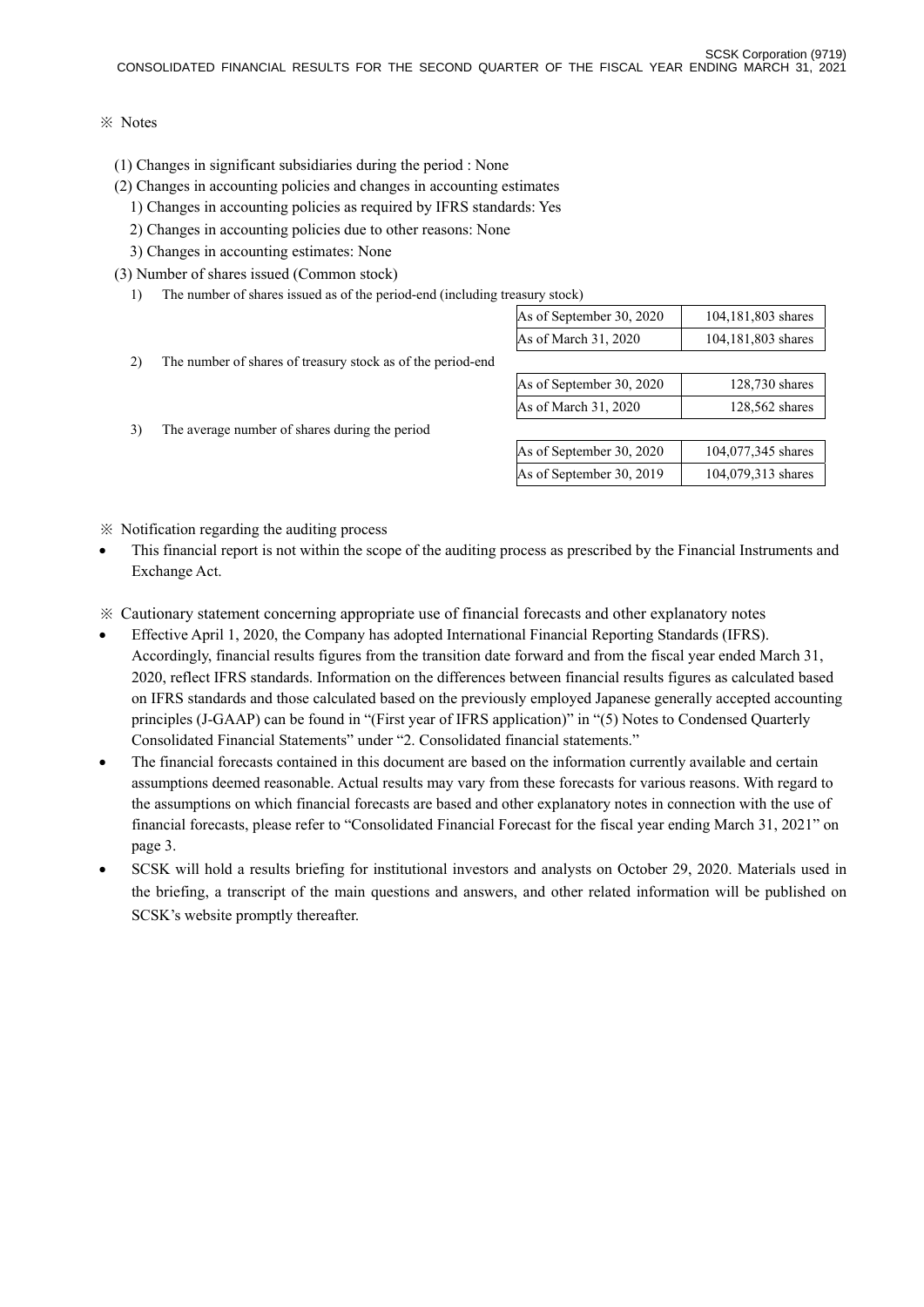# Contents

|     | 1. Qualitative information regarding operating results for the six-month period ended September 30, 2020 $\cdots$ |
|-----|-------------------------------------------------------------------------------------------------------------------|
| (1) |                                                                                                                   |
| (2) |                                                                                                                   |
| (3) |                                                                                                                   |
|     |                                                                                                                   |
| (1) |                                                                                                                   |
| (2) | Condensed Quarterly Consolidated Statements of Income and Comprehensive Income ······························ 6   |
| (3) |                                                                                                                   |
| (4) |                                                                                                                   |
| (5) |                                                                                                                   |
|     | (Notes to Going Concern Assumptions) (2008) (2008) (2008) (2008) (2008) (2008) (2008) (2008) (2008) (2008) (20    |
|     |                                                                                                                   |
|     |                                                                                                                   |
|     |                                                                                                                   |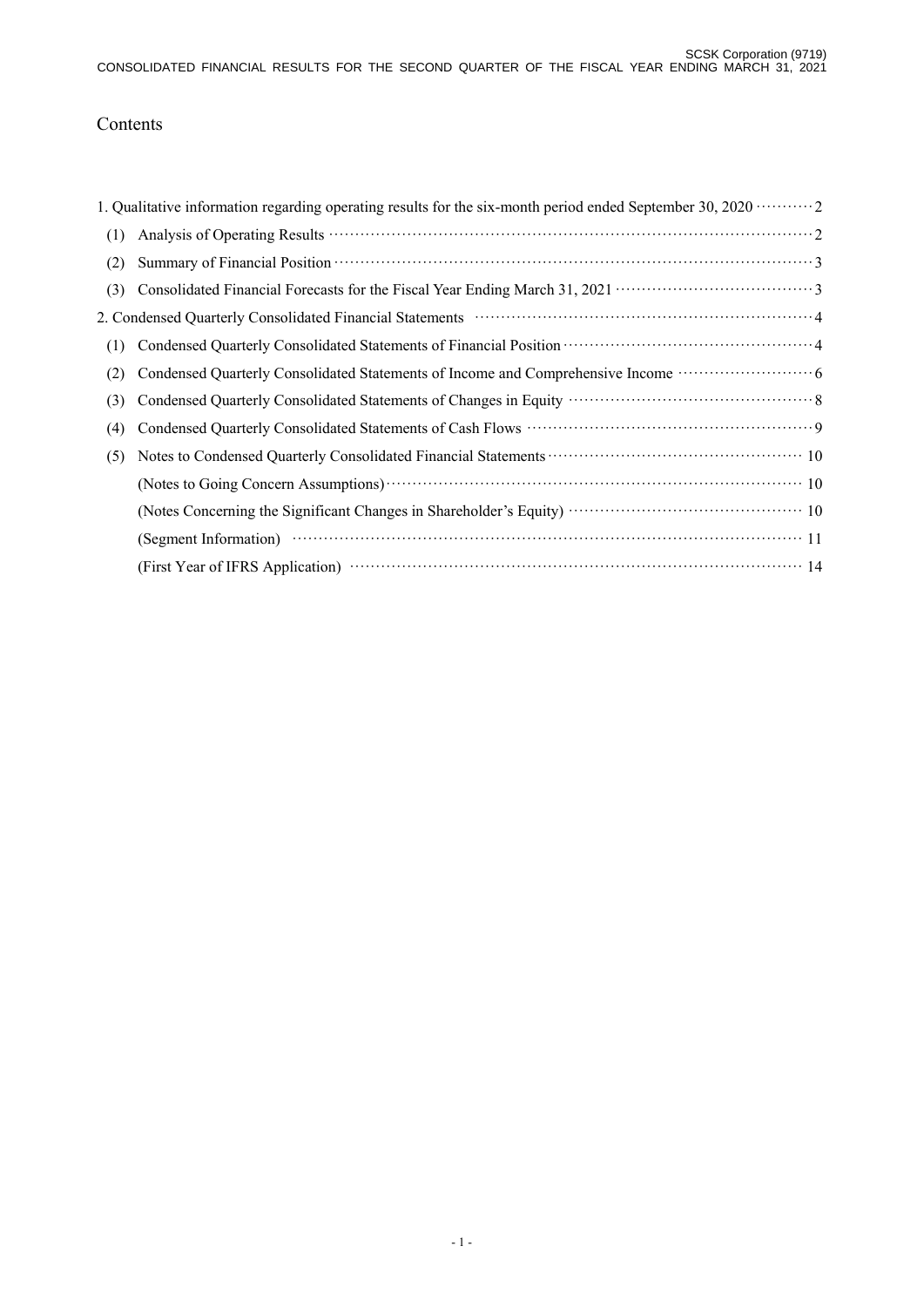### **1. Qualitative information regarding operating results for the six-month period ended September 30, 2020 (1) Analysis of operating results**

In the six-month period ended September 30, 2020, the Japanese economy began to recover, although the global COVID-19 pandemic continued to create an incredibly challenging operating environment, as a recovery trend in consumer spending began following the cancellation of the state of emergency declaration in Japan.

The Japanese economy is anticipated to continue to recover as a phased resumption of economic activities takes place in tandem with measures for preventing the spread of COVID-19. However, there is a need for careful monitoring of the trends surrounding the pandemic in Japan and overseas along with scrutiny when judging economic trends for the purpose of making management decisions going forward.

In this environment, the IT services market saw a rising appetite for IT investment as companies sought to gain an understanding of the new normal that will arise amid the global COVID-19 pandemic while also conducting IT investment in new businesses based around digital transformations. At the same time, the unclear outlook for when we will overcome of the pandemic led other companies to curtail investments in response to performance deteriorations. In this manner, IT investment trends varied greatly between companies.

In the manufacturing industry, there is concern for future downturns in the performance of customers. Meanwhile, there have been signs of recovery in investment demand, including demand for strategic business investment and moves to restart projects that have been placed on hiatus.

In the distribution industry, conditions were firm, supported by IT investment demand for purposes such as developing next-generation systems.

In the financial industry, demand for IT investment for the reinforcement and expansion of overseas operations for the purpose of augmenting and growing operations is expected to remain consistent going forward. In addition, demand for maintenance, operation, and services is rising as certain projects move past the development phase and on to the maintenance phase.

In addition, demand for various cloud-based IT services has been consistent against a backdrop of a strong appetite among these companies for investment to heighten operational efficiency and productivity and shortages of in-house IT engineers at customer companies. In addition, continuous demand was seen for investment in redevelopment of core systems to address software approaching the end of service periods.

The global COVID-19 pandemic is accelerating the move toward contact-free, non-face-to-face operations, which is expected to raise demand related to remote work solutions and thereby drive ongoing investment in network security products.

Net sales in the six-month period ended September 30, 2020, increased 1.3% year on year, to ¥189,755 million. This increase was largely due to rises in manufacturing and other systems development sales and in maintenance, operation, and service sales as well as the contributions from the newly consolidated Minori Solutions Co., Ltd. These factors outweighed the drop in systems sales primarily resulted from the absence of previously recorded network equipment sales to communications industry customers.

Gross profit was up as a result of higher sales, lower unprofitable projects, and the effect of recording additional performance bonus payment expenses in the fiscal year ended March 31, 2020. Selling, general and administrative expenses were up due to higher expenses associated with a rise in personnel expenses following revisions to compensation systems instituted as part of the initially planned introduction of new human resource systems as well as an influx of new employees and the expenses incorporated through the consolidation of Minori Solutions. These higher expenses outweighed the reductions in incidental expenses for business trips and entertainment, which were curtailed due to the COVID-19 pandemic. As a result of the above, operating profit was up 4.0% year on year, to ¥21,217 million.

Profit attributable to owners of parent increased 2.5% year on year, to ¥14,869 million, as a result the rise in operating profit.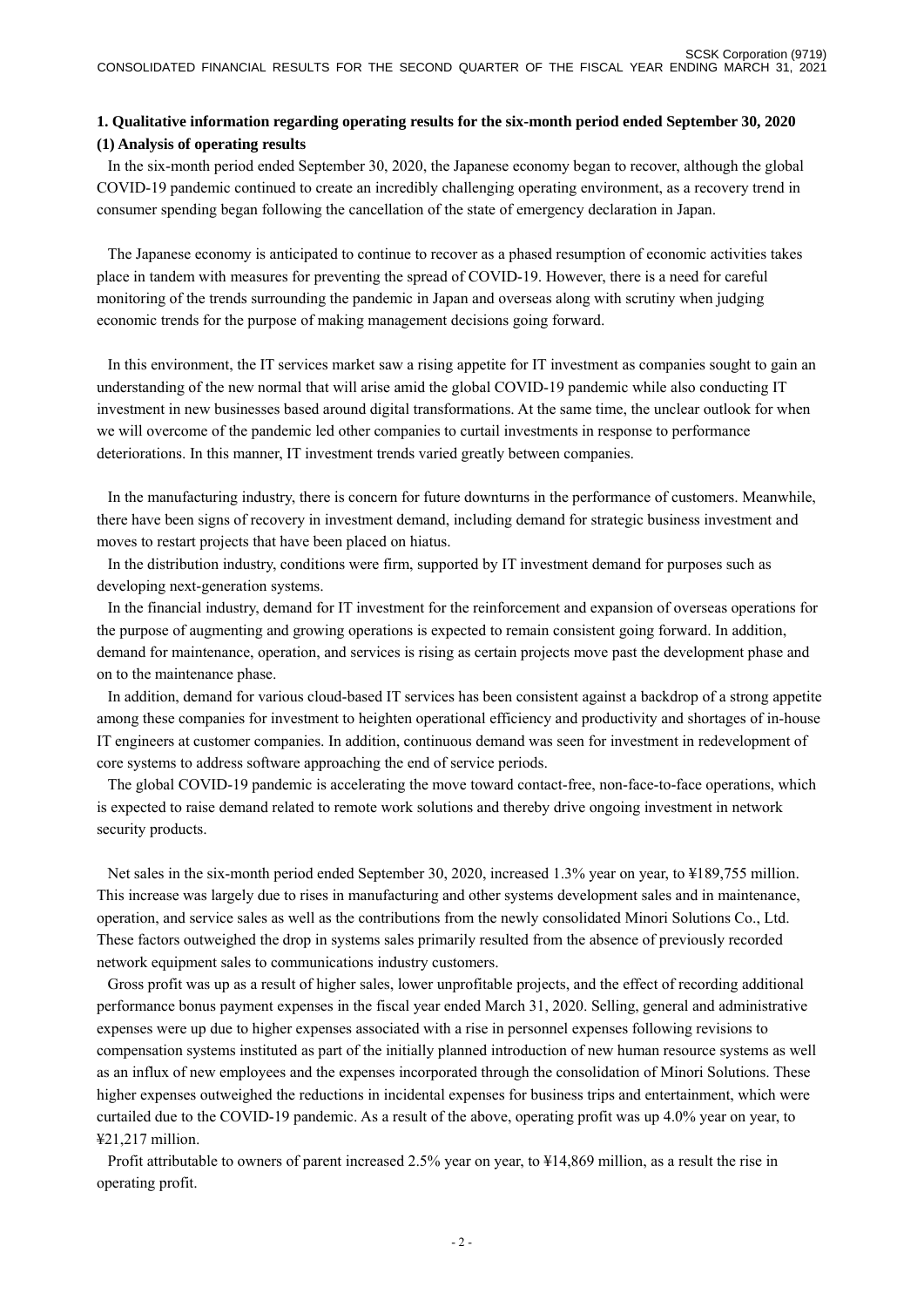In the pursuit of further growth, the SCSK Group will be promoting sustainability management as a growth strategy. Positioning its corporate philosophy and materiality items as the Group's purpose, the SCSK Group will pursue its vision of becoming a co-creative IT company in 2030 with the goal of achieving sustainable development together with society. In its new medium-term management plan, the Group has defined three core strategies—core business innovation, commercialization of DX, and investment in people—and three managerial foundation reinforcement measures—augmentation of comprehensive Group capabilities, promotion of management that fully exercises our employees' potential, and fostering of co-creation-oriented corporate culture. These core strategies and managerial foundation reinforcement measures will be advanced to grow the Group's business on a global scale and move it toward the realization of its vision.

#### **(2) Summary of financial position**

Cash and cash equivalents ("cash") as of September 30, 2020, decreased ¥5,532 million compared to March 31, 2020, to ¥106,162 million. The increase or decrease in each cash flow type and the main factors for such changes are as follows.

### (Cash flow from operating activities)

Net cash provided by operating activities was ¥24,426 million.

The main cash inflow factors were profit before tax of ¥21,536 million, depreciation and amortization of ¥8,852 million, decrease in trade and other receivables of ¥13,279 billion, and increase in contract liabilities of ¥4,219 million. The main cash outflow factors were decrease in trade and other payables of ¥8,618

 million, decrease in retirement benefits liabilities of ¥3,002 million, and income taxes paid of ¥4,104 million.

### (Cash flow from investing activities)

Net cash used in investing activities was ¥8,472 million.

The main cash outflow factors were purchase of property, plant and equipment of ¥5,252 million and purchase of intangible assets of ¥2,172 million.

(Cash flow from financing activities)

Net cash used in financing activities was ¥21,303 million.

The main cash inflow factor was proceeds from short-term borrowings of ¥15,400 million. The main cash outflow factors were payments for repayments of loans and redemption of bonds of ¥25,700 million and dividends paid of ¥6,763 million (¥65.0 per share).

### **(3) Consolidated Financial Forecasts for the Fiscal Year Ending March 31, 2021**

Although increases in sales and profit were achieved in the six-month period ended September 30, 2020, and IT investment trends appear to be recovering, the Company currently projects weak and opaque conditions as there is still no sign of the end of the global COVID-19 pandemic. Accordingly, the Company has chosen not to revise the full-year consolidated financial results forecasts for the fiscal year ending March 31, 2021, announced on April 28, 2020.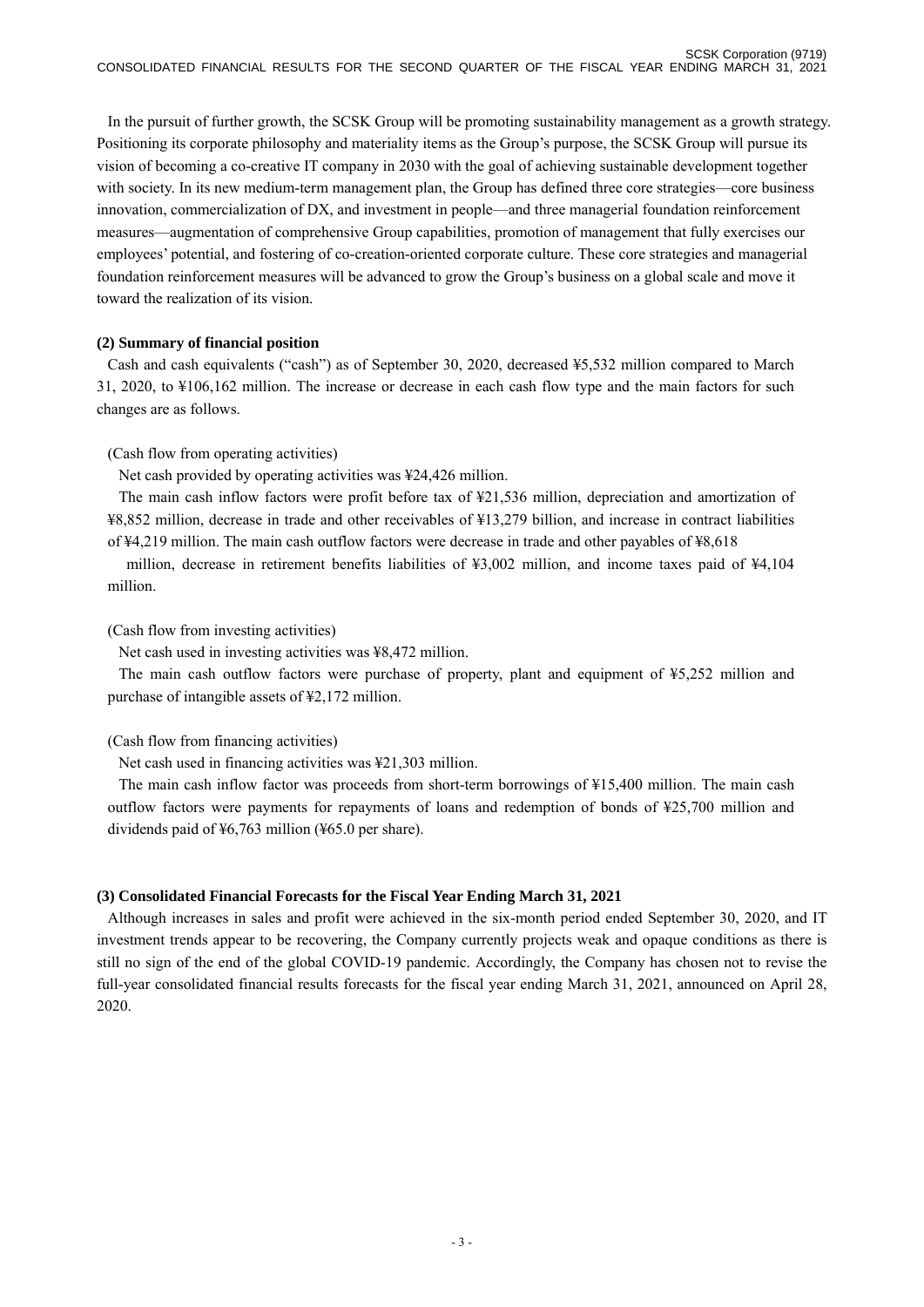# 2. Condensed Quarterly Consolidated Financial Statements

### **(1) Condensed Quarterly Consolidated Statements of Financial Position**

|                                                  |                                         |                     | (Millions of Yen)    |
|--------------------------------------------------|-----------------------------------------|---------------------|----------------------|
|                                                  | As of Apr. 1, 2019<br>(Transition Date) | As of Mar. 31, 2020 | As of Sept. 30, 2020 |
| Assets                                           |                                         |                     |                      |
| Current assets                                   |                                         |                     |                      |
| Cash and cash equivalents                        | 106,413                                 | 111,695             | 106,162              |
| Trade and other receivables                      | 64,543                                  | 66,772              | 53,343               |
| Contract assets                                  | 11,859                                  | 13,765              | 15,118               |
| Inventories                                      | 8,331                                   | 10,071              | 9,068                |
| Income taxes receivable                          | 56                                      | 24                  | 16                   |
| Other financial assets                           |                                         | 412                 | 80                   |
| Other current assets                             | 9,295                                   | 11,149              | 14,184               |
| Total current assets                             | 200,499                                 | 213,891             | 197,975              |
| Non-current assets                               |                                         |                     |                      |
| Property, plant and equipment                    | 56,731                                  | 61,546              | 62,838               |
| Right-of-use assets                              | 25,772                                  | 26,099              | 40,655               |
| Goodwill and intangible assets                   | 8,433                                   | 25,242              | 25,691               |
| Investments accounted for using<br>equity method | 6,070                                   | 7,253               | 8,301                |
| Other receivables                                | 7,613                                   | 7,890               | 7,936                |
| Other financial assets                           | 6,346                                   | 5,739               | 7,575                |
| Deferred tax assets                              | 18,951                                  | 12,967              | 8,709                |
| Other non-current assets                         | 1,576                                   | 1,610               | 1,415                |
| Total non-current assets                         | 131,497                                 | 148,350             | 163,125              |
| Total assets                                     | 331,996                                 | 362,241             | 361,100              |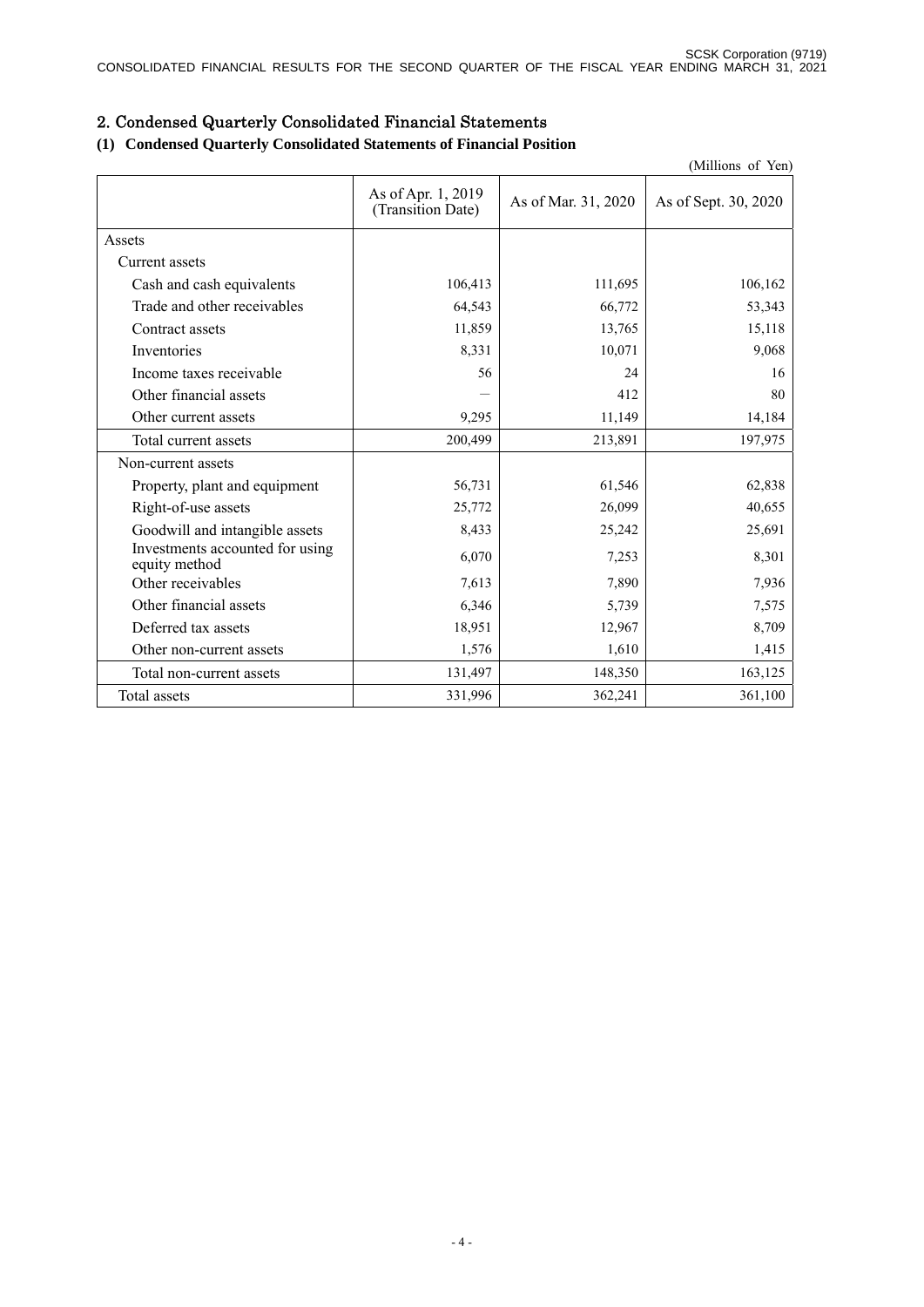SCSK Corporation (9719) CONSOLIDATED FINANCIAL RESULTS FOR THE SECOND QUARTER OF THE FISCAL YEAR ENDING MARCH 31, 2021

|                                                  |                                         |                     | (Millions of Yen)    |
|--------------------------------------------------|-----------------------------------------|---------------------|----------------------|
|                                                  | As of Apr. 1, 2019<br>(Transition Date) | As of Mar. 31, 2020 | As of Sept. 30, 2020 |
| Liabilities                                      |                                         |                     |                      |
| <b>Current liabilities</b>                       |                                         |                     |                      |
| Trade and other payables                         | 29,007                                  | 32,306              | 23,240               |
| <b>Contract liabilities</b>                      | 10,449                                  | 12,638              | 16,856               |
| Employee benefits accruals                       | 9,436                                   | 12,054              | 8,958                |
| Bonds and borrowings                             | 15,035                                  | 25,397              | 15,100               |
| Lease liabilities                                | 7,552                                   | 6,601               | 8,857                |
| Other financial liabilities                      | 30                                      |                     | 26                   |
| Income taxes payable                             | 3,710                                   | 3,773               | 2,376                |
| Provisions                                       | 398                                     | 511                 | 115                  |
| Other current liabilities                        | 3,635                                   | 8,275               | 3,978                |
| Total current liabilities                        | 79,254                                  | 101,559             | 79,509               |
| Non-current liabilities                          |                                         |                     |                      |
| Bonds and borrowings                             | 39,965                                  | 29,927              | 29,941               |
| Lease liabilities                                | 20,428                                  | 21,127              | 33,026               |
| Other payables                                   | 154                                     | 207                 | 206                  |
| Other financial liabilities                      | $\Omega$                                |                     |                      |
| Employee benefits                                | 2,923                                   | 5,821               | 5,884                |
| Provisions                                       | 2,779                                   | 3,115               | 3,348                |
| Other non-current liabilities                    | 83                                      | 75                  | 75                   |
| Total non-current liabilities                    | 66,335                                  | 60,276              | 72,484               |
| <b>Total liabilities</b>                         | 145,589                                 | 161,835             | 151,994              |
| Equity                                           |                                         |                     |                      |
| Share capital                                    | 21,152                                  | 21,152              | 21,152               |
| Retained earnings                                | 162,317                                 | 177,828             | 185,935              |
| Treasury shares                                  | $-277$                                  | $-281$              | $-283$               |
| Other components of equity                       | 2,216                                   | 1,347               | 1,946                |
| Total equity attributable to<br>owners of parent | 185,409                                 | 200,047             | 208,751              |
| Non-controlling interests                        | 997                                     | 358                 | 353                  |
| Total equity                                     | 186,407                                 | 200,405             | 209,105              |
| Total liabilities and equity                     | 331,996                                 | 362,241             | 361,100              |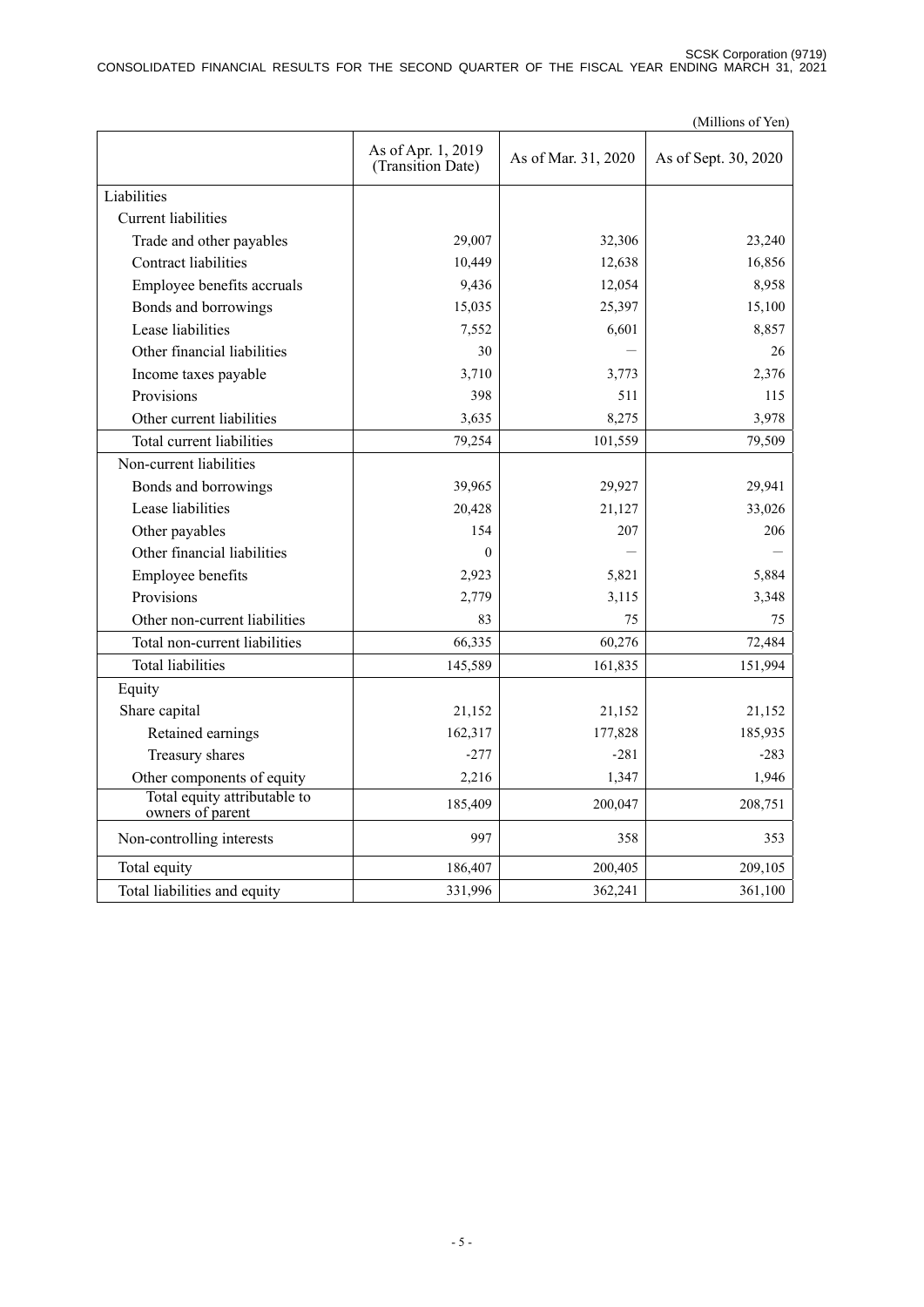|                                                                            |                                        | (Millions of Yen)                      |
|----------------------------------------------------------------------------|----------------------------------------|----------------------------------------|
|                                                                            | From Apr. 1, 2019<br>to Sept. 30, 2019 | From Apr. 1, 2020<br>to Sept. 30, 2020 |
| Net sales                                                                  | 187,263                                | 189,755                                |
| Cost of sales                                                              | $-140,166$                             | $-140,840$                             |
| Gross profit                                                               | 47,096                                 | 48,914                                 |
| Selling, general and administrative<br>expenses                            | $-26,745$                              | $-27,777$                              |
| Other income                                                               | 97                                     | 112                                    |
| Other expenses                                                             | $-47$                                  | $-32$                                  |
| Operating profit                                                           | 20,402                                 | 21,217                                 |
| Finance income                                                             | 176                                    | 69                                     |
| Finance costs                                                              | $-249$                                 | $-241$                                 |
| Share of profit (loss) of investments<br>accounted for using equity method | 519                                    | 490                                    |
| Profit before tax                                                          | 20,848                                 | 21,536                                 |
| Income tax expense                                                         | $-6,314$                               | $-6,617$                               |
| Profit                                                                     | 14,534                                 | 14,918                                 |
| Profit attributable to                                                     |                                        |                                        |
| Owners of parent                                                           | 14,499                                 | 14,869                                 |
| Non-controlling interests                                                  | 34                                     | 49                                     |
| Earnings per share                                                         |                                        |                                        |
| Basic earnings per share                                                   | 139.32                                 | 142.87                                 |
| Diluted earnings per share                                                 | 139.32                                 | 142.87                                 |

### **(2) Condensed Quarterly Consolidated Statements of Income and Comprehensive Income Condensed Quarterly Consolidated Statements of Income**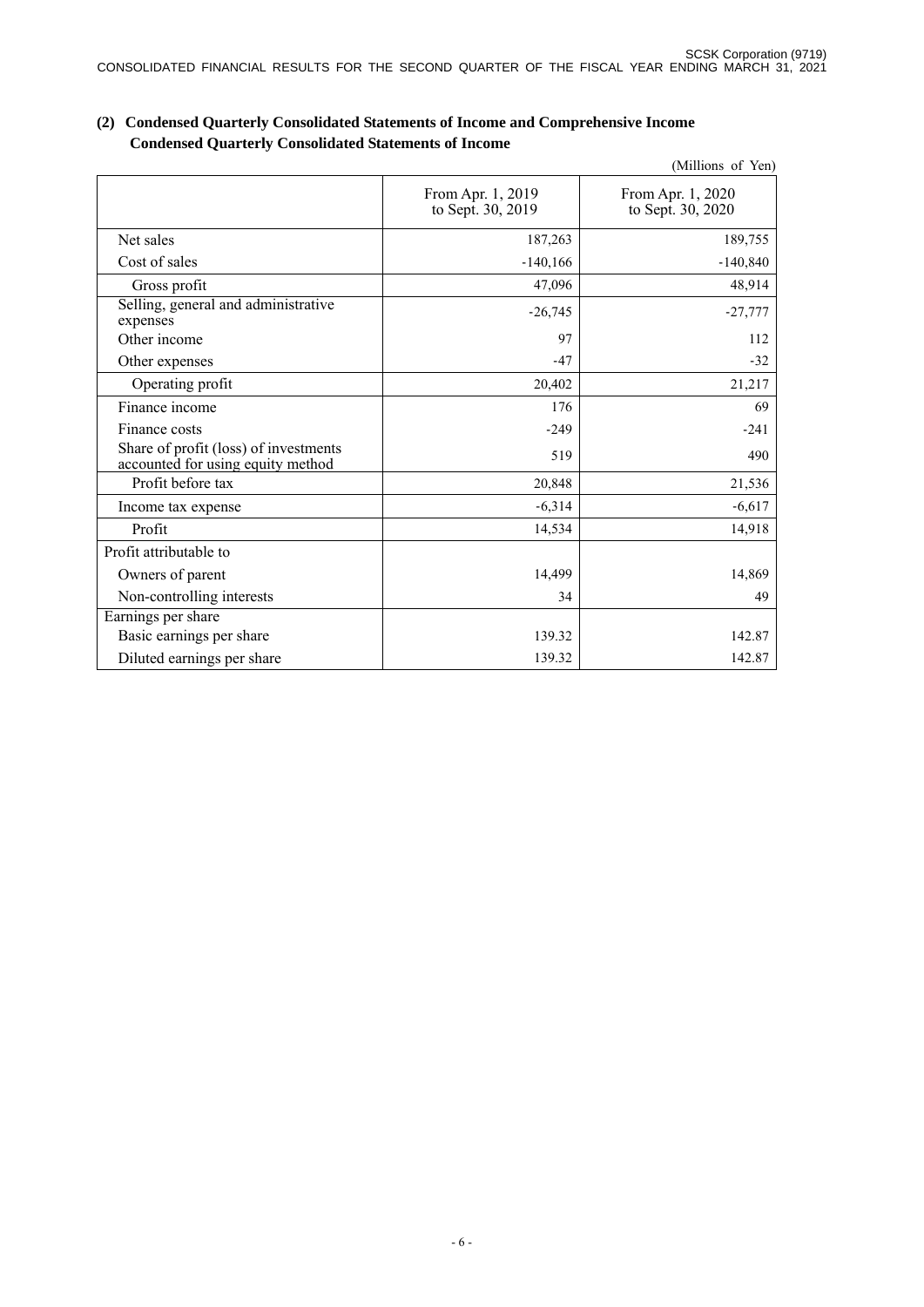|                                                                                                                                 |                                        | (Millions of Yen)                      |
|---------------------------------------------------------------------------------------------------------------------------------|----------------------------------------|----------------------------------------|
|                                                                                                                                 | From Apr. 1, 2019<br>to Sept. 30, 2019 | From Apr. 1, 2020<br>to Sept. 30, 2020 |
| Profit                                                                                                                          | 14,534                                 | 14,918                                 |
| Other comprehensive income                                                                                                      |                                        |                                        |
| Items that will not be reclassified to<br>profit or loss                                                                        |                                        |                                        |
| Net change in fair value of equity<br>instruments designated as measured at<br>fair value through other<br>comprehensive income | 83                                     | 705                                    |
| Share of other comprehensive income<br>of investments accounted for using<br>equity method                                      | 41                                     | 197                                    |
| Total of items that will not be<br>reclassified to profit or loss                                                               | 125                                    | 902                                    |
| Items that may be reclassified to profit or<br>loss                                                                             |                                        |                                        |
| Cash flow hedges                                                                                                                | $-37$                                  | $-6$                                   |
| Exchange differences on translation of<br>foreign operations                                                                    | $-160$                                 | $-242$                                 |
| Share of other comprehensive income<br>of investments accounted for using<br>equity method                                      | 3                                      | $-14$                                  |
| Total of items that may be reclassified to<br>profit or loss                                                                    | $-194$                                 | $-263$                                 |
| Total other comprehensive income                                                                                                | $-68$                                  | 638                                    |
| Comprehensive income                                                                                                            | 14,465                                 | 15,557                                 |
| Comprehensive income attributable to                                                                                            |                                        |                                        |
| Owners of parent                                                                                                                | 14,430                                 | 15,508                                 |
| Non-controlling interests                                                                                                       | 34                                     | 49                                     |

### **Condensed Quarterly Consolidated Statements of Comprehensive Income**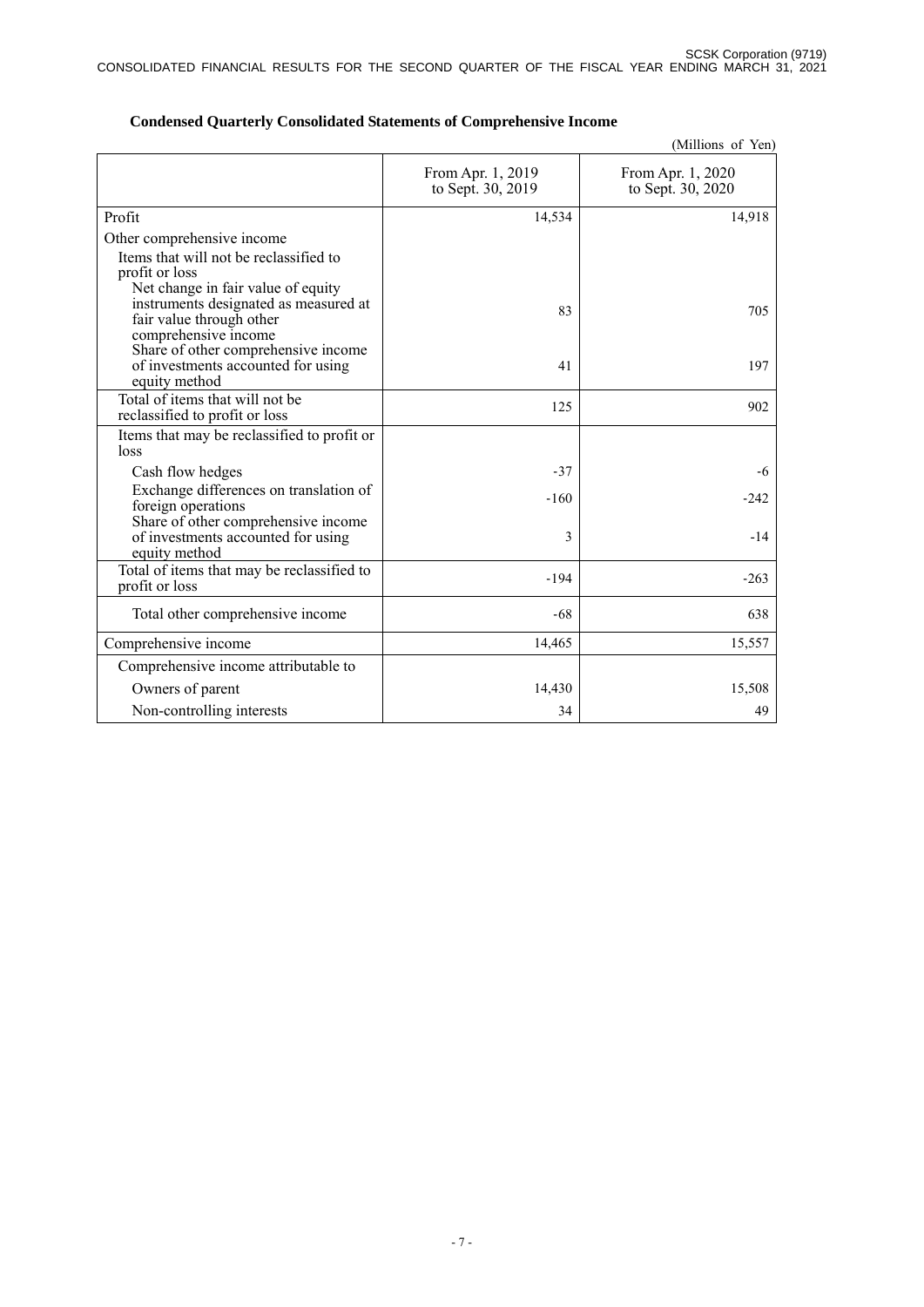### **(3) Condensed Quarterly Consolidated Statements of Changes in Equity**

|                                                          | Share capital | Capital<br>surplus | Retained<br>earnings | Treasury<br>shares | Other<br>components<br>of equity | Total equity<br>attributable to<br>owners of<br>parent | Non-<br>controlling<br>interests | Total    |
|----------------------------------------------------------|---------------|--------------------|----------------------|--------------------|----------------------------------|--------------------------------------------------------|----------------------------------|----------|
| Balance at beginning of<br>period                        | 21,152        |                    | 162,317              | $-277$             | 2,216                            | 185,409                                                | 997                              | 186,407  |
| Profit                                                   |               |                    | 14,499               |                    |                                  | 14,499                                                 | 34                               | 14,534   |
| Other comprehensive<br>income                            |               |                    |                      |                    | $-68$                            | $-68$                                                  | $\Omega$                         | $-68$    |
| Comprehensive income                                     |               |                    | 14,499               |                    | $-68$                            | 14,430                                                 | 34                               | 14,465   |
| Dividends of surplus                                     |               |                    | $-5,202$             |                    |                                  | $-5,202$                                               | $-55$                            | $-5,258$ |
| Changes in ownership<br>interest in<br>subsidiaries      |               | $-1,594$           |                      |                    |                                  | $-1,594$                                               | $-676$                           | $-2,270$ |
| Purchase of treasury<br>shares                           |               |                    |                      | $-3$               |                                  | $-3$                                                   |                                  | $-3$     |
| Disposal of treasury<br>shares                           |               | $-2$               |                      | 6                  |                                  | 3                                                      |                                  | 3        |
| Transfer to capital<br>surplus from retained<br>earnings |               | 1,596              | $-1,596$             |                    |                                  |                                                        |                                  |          |
| Transfer to non-<br>financial assets                     |               |                    |                      |                    | 31                               | 31                                                     |                                  | 31       |
| Total transactions with<br>owners                        |               |                    | $-6,799$             | 3                  | 31                               | $-6,764$                                               | $-732$                           | $-7,496$ |
| Balance at end of<br>period                              | 21,152        |                    | 170,018              | $-273$             | 2,178                            | 193,076                                                | 300                              | 193,376  |

Six-month period ended September 30, 2019 (April 1, 2019 to September 30, 2019)

Six-month period ended September 30, 2020 (April 1, 2020 to September 30, 2020)

(Millions of Yen)

(Millions of Yen)

|                                                                        | Share capital | Capital<br>surplus | Retained<br>earnings | Treasury<br>shares | Other<br>components<br>of equity | Total equity<br>attributable to<br>owners of<br>parent | Non-<br>controlling<br>interests | Total    |
|------------------------------------------------------------------------|---------------|--------------------|----------------------|--------------------|----------------------------------|--------------------------------------------------------|----------------------------------|----------|
| Balance at beginning of<br>period                                      | 21,152        |                    | 177,828              | $-281$             | 1,347                            | 200,047                                                | 358                              | 200,405  |
| Profit                                                                 |               |                    | 14,869               |                    |                                  | 14,869                                                 | 49                               | 14,918   |
| Other comprehensive<br>income                                          |               |                    |                      |                    | 638                              | 638                                                    | $-0$                             | 638      |
| Comprehensive income                                                   |               |                    | 14,869               |                    | 638                              | 15,508                                                 | 49                               | 15,557   |
| Dividends of surplus                                                   |               |                    | $-6,763$             |                    |                                  | $-6,763$                                               | $-54$                            | $-6,817$ |
| Changes in ownership<br>interest in<br>subsidiaries                    |               | $-3$               |                      |                    |                                  | $-3$                                                   |                                  | $-3$     |
| Purchase of treasury<br>shares                                         |               |                    |                      | $-2$               |                                  | $-2$                                                   |                                  | $-2$     |
| Disposal of treasury<br>shares                                         |               | $-0$               |                      | $\theta$           |                                  | $\theta$                                               |                                  | $\theta$ |
| Transfer to capital<br>surplus from retained<br>earnings               |               | 3                  | $-3$                 |                    |                                  |                                                        |                                  |          |
| Transfer from other<br>components of<br>equity to retained<br>earnings |               |                    | 4                    |                    | $-4$                             |                                                        |                                  |          |
| Transfer to non-<br>financial assets                                   |               |                    |                      |                    | $-34$                            | $-34$                                                  |                                  | $-34$    |
| Total transactions with<br>owners                                      |               |                    | $-6,761$             | $-2$               | $-39$                            | $-6,803$                                               | $-54$                            | $-6,857$ |
| Balance at end of<br>period                                            | 21,152        |                    | 185,935              | $-283$             | 1,946                            | 208,751                                                | 353                              | 209,105  |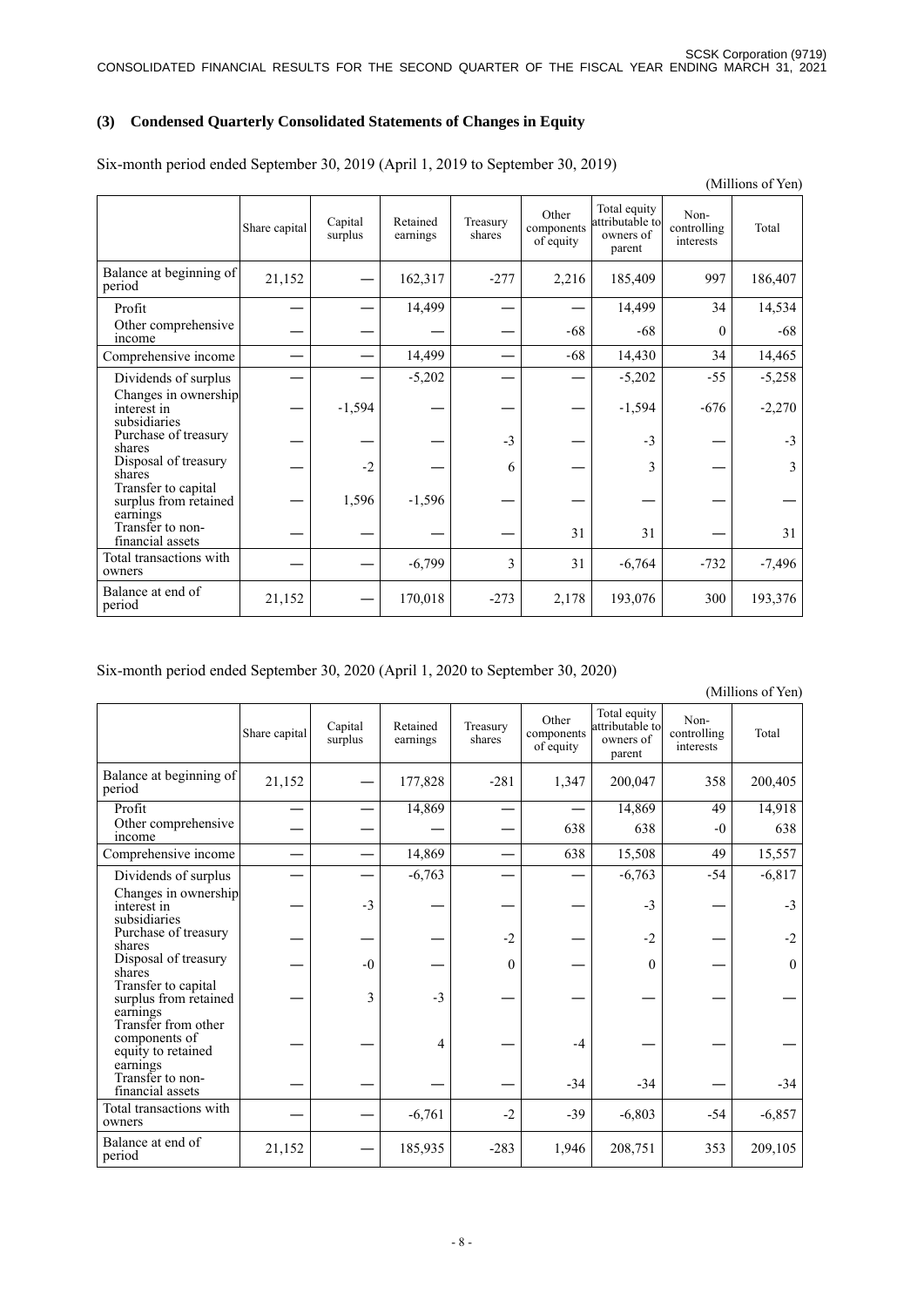# **(4) Condensed Quarterly Consolidated Statements of Cash Flows**

|                                                                                         |                                        | (Millions of Yen)                      |
|-----------------------------------------------------------------------------------------|----------------------------------------|----------------------------------------|
|                                                                                         | From Apr. 1, 2019<br>to Sept. 30, 2019 | From Apr. 1, 2020<br>to Sept. 30, 2020 |
| Cash flows from operating activities                                                    |                                        |                                        |
| Profit before tax                                                                       | 20,848                                 | 21,536                                 |
| Depreciation and amortization                                                           | 8,206                                  | 8,852                                  |
| Finance income                                                                          | $-176$                                 | -69                                    |
| Finance costs                                                                           | 249                                    | 241                                    |
| Share of loss (profit) of investments accounted for using<br>equity method              | $-519$                                 | $-490$                                 |
| Decrease (increase) in trade and other receivables                                      | 12,093                                 | 13,279                                 |
| Decrease (increase) in contract assets                                                  | $-4,661$                               | $-1,354$                               |
| Decrease (increase) in inventories                                                      | 74                                     | 990                                    |
| Increase (decrease) in trade and other payables                                         | $-6,562$                               | $-8,618$                               |
| Increase (decrease) in contract liabilities                                             | 3,551                                  | 4,219                                  |
| Increase (decrease) in employee benefits                                                | $-866$                                 | $-3,002$                               |
| Increase (decrease) in provisions                                                       | 141                                    | $-399$                                 |
| Other                                                                                   | $-2,132$                               | $-6,667$                               |
| Subtotal                                                                                | 30,246                                 | 28,517                                 |
| Interest and dividends received                                                         | 197                                    | 215                                    |
| Interest paid                                                                           | $-189$                                 | $-217$                                 |
| Income taxes refund (paid)                                                              | $-4,263$                               | $-4,104$                               |
| Net cash provided by (used in) operating activities                                     | 25,991                                 | 24,426                                 |
| Cash flows from investing activities                                                    |                                        |                                        |
| Purchase of property, plant and equipment                                               | $-4,612$                               | $-5,252$                               |
| Proceeds from sale of property, plant and equipment                                     |                                        | 30                                     |
| Purchase of intangible assets                                                           | $-1,461$                               | $-2,172$                               |
| Investments in equity accounted investees                                               |                                        | $-553$                                 |
| Purchase of other financial assets                                                      | $-565$                                 | $-753$                                 |
| Proceeds from sales and redemptions of other financial                                  | 17                                     | 313                                    |
| assets                                                                                  |                                        |                                        |
| Other                                                                                   | $-175$                                 | -84                                    |
| Net cash provided by (used in) investing activities                                     | $-6,795$                               | $-8,472$                               |
| Cash flows from financing activities                                                    |                                        |                                        |
| Payments for repayments of loans and redemption of<br>bonds                             | $-15,114$                              | $-25,700$                              |
| Proceeds from long-term debt                                                            | 15,000                                 | 15,400                                 |
| Repayments of lease liabilities                                                         | $-3,856$                               | $-4,183$                               |
| Payments for acquisition of interests in subsidiaries from<br>non-controlling interests | $-2,114$                               |                                        |
| Dividends paid                                                                          | $-5,202$                               | $-6,763$                               |
| Dividends paid to non-controlling interests                                             | $-55$                                  | $-54$                                  |
| Other                                                                                   | $-4$                                   | $-2$                                   |
| Net cash provided by (used in) financing activities                                     | $-11,346$                              | $-21,303$                              |
| Effect of exchange rate changes on cash and cash<br>equivalents                         | $-126$                                 | $-183$                                 |
| Net increase (decrease) in cash and cash equivalents                                    | 7,723                                  | $-5,532$                               |
| Cash and cash equivalents at beginning of period                                        | 106,413                                | 111,695                                |
| Cash and cash equivalents at end of period                                              | 114,136                                | 106,162                                |
|                                                                                         |                                        |                                        |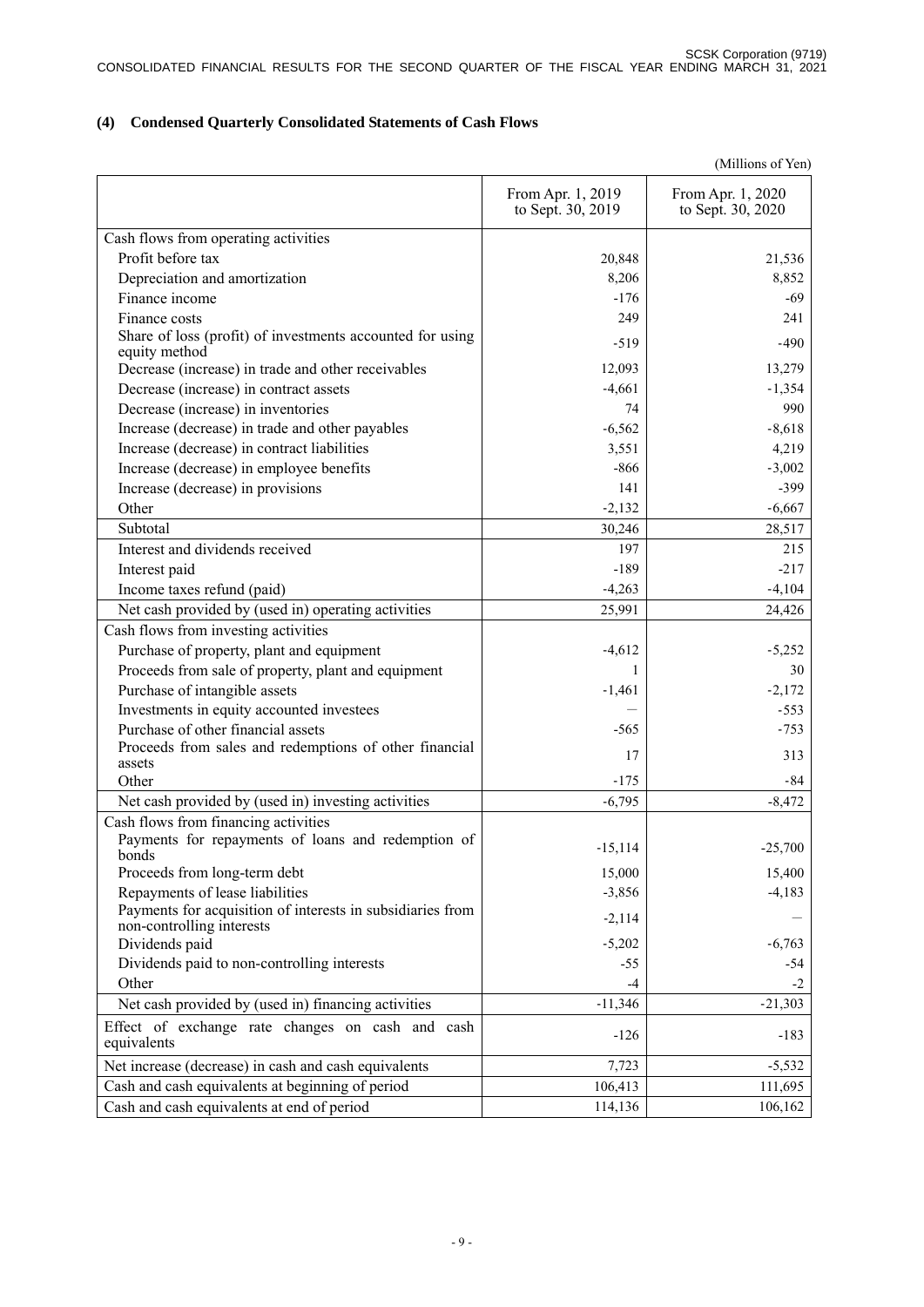## **(5) Notes to Condensed Quarterly Consolidated Financial Statements**

#### **(Notes to Going Concern Assumptions)**

No applicable items.

### **(Notes Concerning the Significant Changes in Shareholder's Equity)**

No applicable items.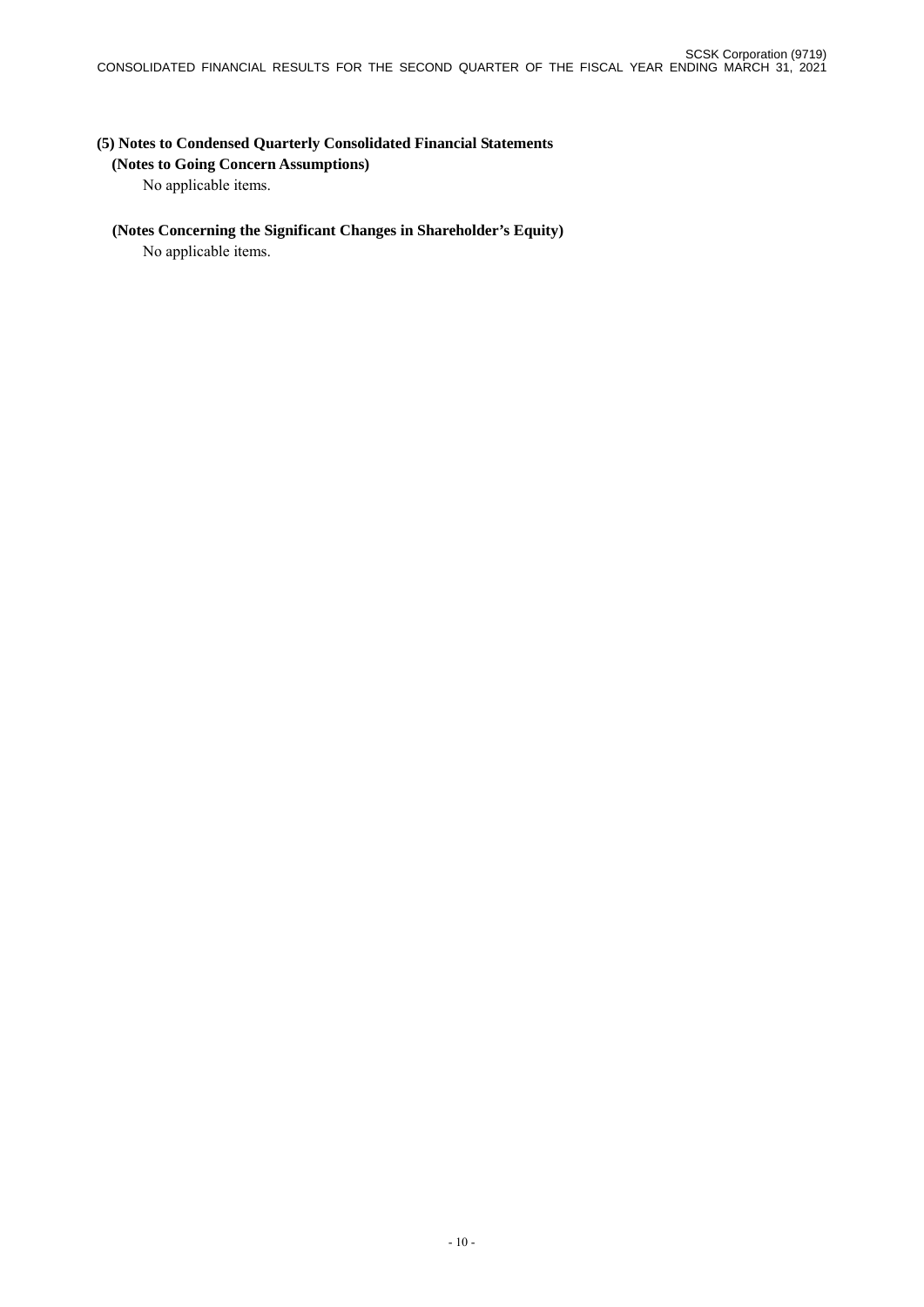#### **(Segment Information)**

#### **1. Summary of reportable segments**

The Company's business segments are the units of the Company for which separate financial information can be obtained and which are subject to regular discussion by the Board of Directors with regard to the allocation of management resources and the evaluation of performance. The Company defines business units according to customer industry and IT service business area, and each business unit is responsible for formulating comprehensive domestic and overseas strategies pertaining to the products and services they offer and for developing their businesses in accordance with these strategies.

Based on these business activities, the Company has defined the following six reportable segments: Industrial IT Business, Financial IT Business, IT Business Solutions, IT Platforms Solution, IT Management Service, and Others. These segments are arranged by product and service category based on the Company's business units.

Multiple business segments have been consolidated into a single reportable segment in cases in which the applicable business segments share similarities with regard to each of the following characteristics: (1) products and services, (2) production processes, (3) customers for products and services, (4) product or service supply methods, and (5) regulatory environment. The business of the Company's reportable segments are as follows.

#### (1) Industrial IT Business

The Industrial IT Business segment is comprised of the Manufacturing  $\&$  Telecommunication Systems Business, Distribution & Media Systems Business, Global System Solutions & Innovation Business, and Mobility Systems business segments.

- ・Manufacturing & Telecommunication Systems Business: This business segment provides a wide range of IT solutions on a global scale. These solutions include core systems, manufacturing management systems, information management systems, supply chain management (SCM) systems, and customer relationship management (CRM) systems. Our services leverage the experience and know-how that we have cultivated over many years throughout the chain of operational processes from production to sales. The customers of this business are primarily companies in the manufacturing, telecommunications, and energy industries.
- ・Distribution & Media Systems Business: This business segment provides IT solution packages configured from various core systems, information systems, SCM systems, CRM systems, and ecommerce systems primarily to customers in the distribution, service, and media industries.
- ・Global System Solutions & Innovation Business: This business segment provides to optimal IT solutions primarily to trading companies and the global bases of customers from among a lineup that includes core systems, information management systems, SCM systems, and CRM systems.
- ・Mobility Systems: This business segment supplies the automotive industry and other customers with a wide range of solutions for automobile electronic control units on a global basis. These solutions include the development of embedded software through a model-based development approach, proprietary SCSK middleware (QINeS-BSW), software assessments, and process improvement measures.

#### (2) Financial IT Business

This segment engages in systems development, maintenance, and operation for financial institutions. As professionals that understand financial operations and possess a strong track record of creating sophisticated financial systems, members of this segment's staff support safe and efficient management and help customers implement their financial business strategies. The segment provides these services primarily to financial institutions, such as banks and trust banks as well as insurance, securities, lease, and credit companies.

#### (3) IT Business Solutions

This segment provides a wide range of IT solutions. These solutions include contact center services as well as application management outsourcing (AMO) services that cover the entire system lifecycle, from development and installation to maintenance and operation, for enterprise resources planning (ERP) and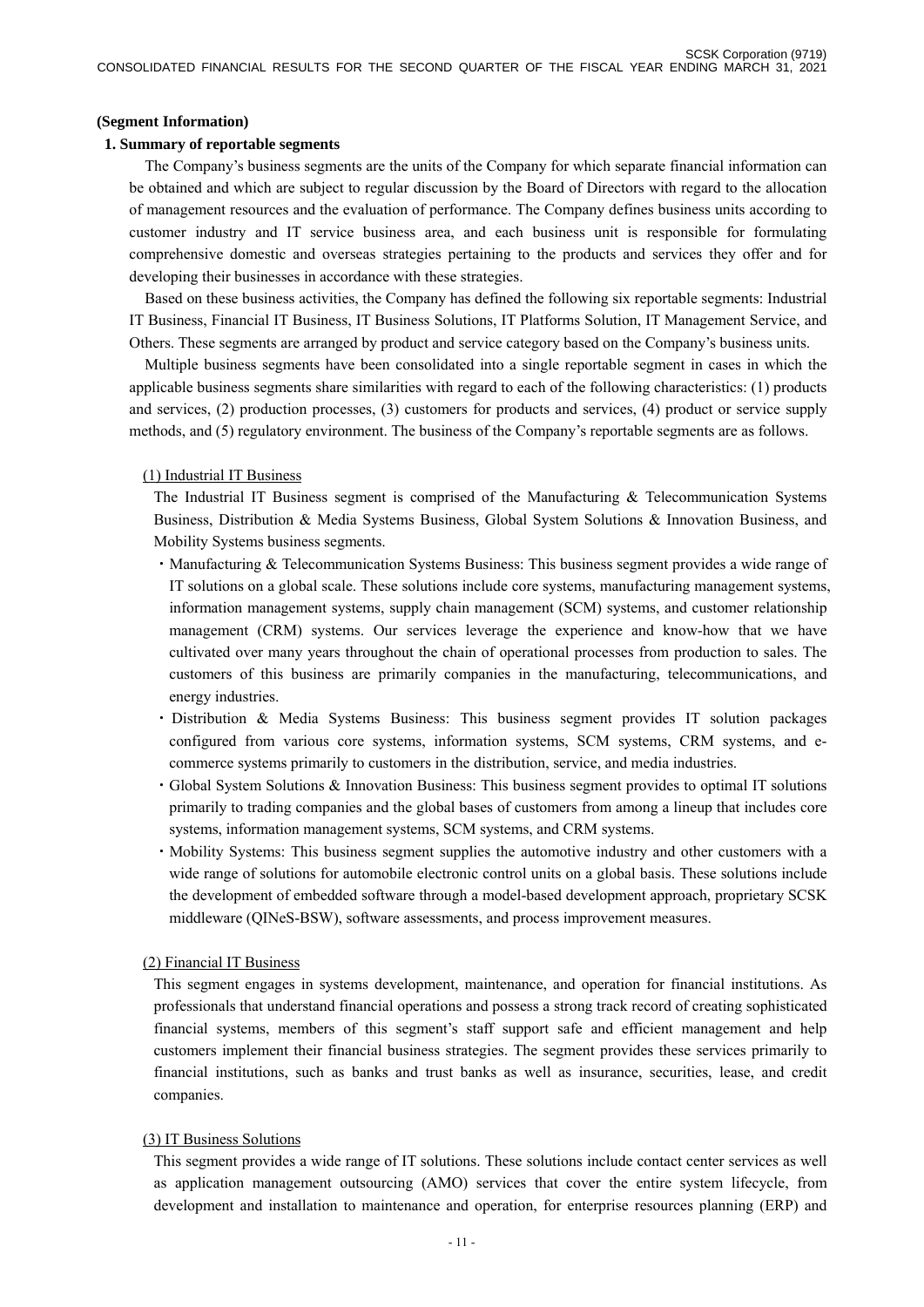CRM products, such as our internally developed ProActive ERP package, SAP, and Oracle offerings as well as Salesforce. In addition, this segment offers the type of business process outsourcing services that only an IT company can. These services merge support performed by human hands with IT.

#### (4) IT Platforms Solutions

This segment draws on solid technical capabilities and know-how to leverage computer-aided design (CAD), computer-aided engineering (CAE), and other advanced technologies in the fields of IT infrastructure and manufacturing. In this way, the IT Platforms Solutions provides services and products that accurately address the needs of customers and offers flexible support for a wide range of customer businesses.

### (5) IT Management Service

This segment develops solutions-oriented netXDC data centers, which boast robust facilities and high-level security, to provide customers with proposal-based outsourcing services that address their management issues pertaining to operating cost reductions, infrastructure integration and optimization, governance enhancement, and business risk mitigation. The segment also supplies cloud infrastructure and offers its onsite SE support management services 24 hours a day, 365 days a year.

### (6) Others

The Company performs remote development (nearshore development) and provides other services out of Group companies that leverage the characteristics of its regional bases and the software development, system operation and management, system equipment sales, and consulting services it provides for a wide range of industries and business models.

The Others segment did not fulfill the quantitative requirements for treatment as a reportable segment in the fiscal year ended March 31, 2020, or the fiscal year ending March 31, 2021.

### **2. Reorganization of reportable segments, etc.**

Effective April 1, 2020, the Manufacturing & Telecommunication Systems Business, Distribution & Media Systems Business, Global System Solutions & Innovation Business, and Mobility Systems segments were consolidated to form the new Industrial IT Business segment. This decision was made based on the judgement that these segments shared similarities with regard to each of the following characteristics: (1) products and services, (2) production processes, (3) customers for products and services, (4) product or service supply methods, and (5) regulatory environment. Also on this date, the Financial Systems Business segment was renamed the Financial IT Business segment, the Business Solutions segment was renamed the IT Business Solutions segment, and the IT Platform Solutions segment was renamed the IT Platform Solution segment. In addition, following the absorption of JIEC Co., Ltd., on April 1, 2020, the businesses of this company that were previously included in the former Financial Systems Business segment were reallocated among the Industrial IT Business, Financial IT Business, IT Business Solutions, and IT Management Service segments.

Segment information for the fiscal year ended March 31, 2020, has been restated to reflect this change in reportable segments.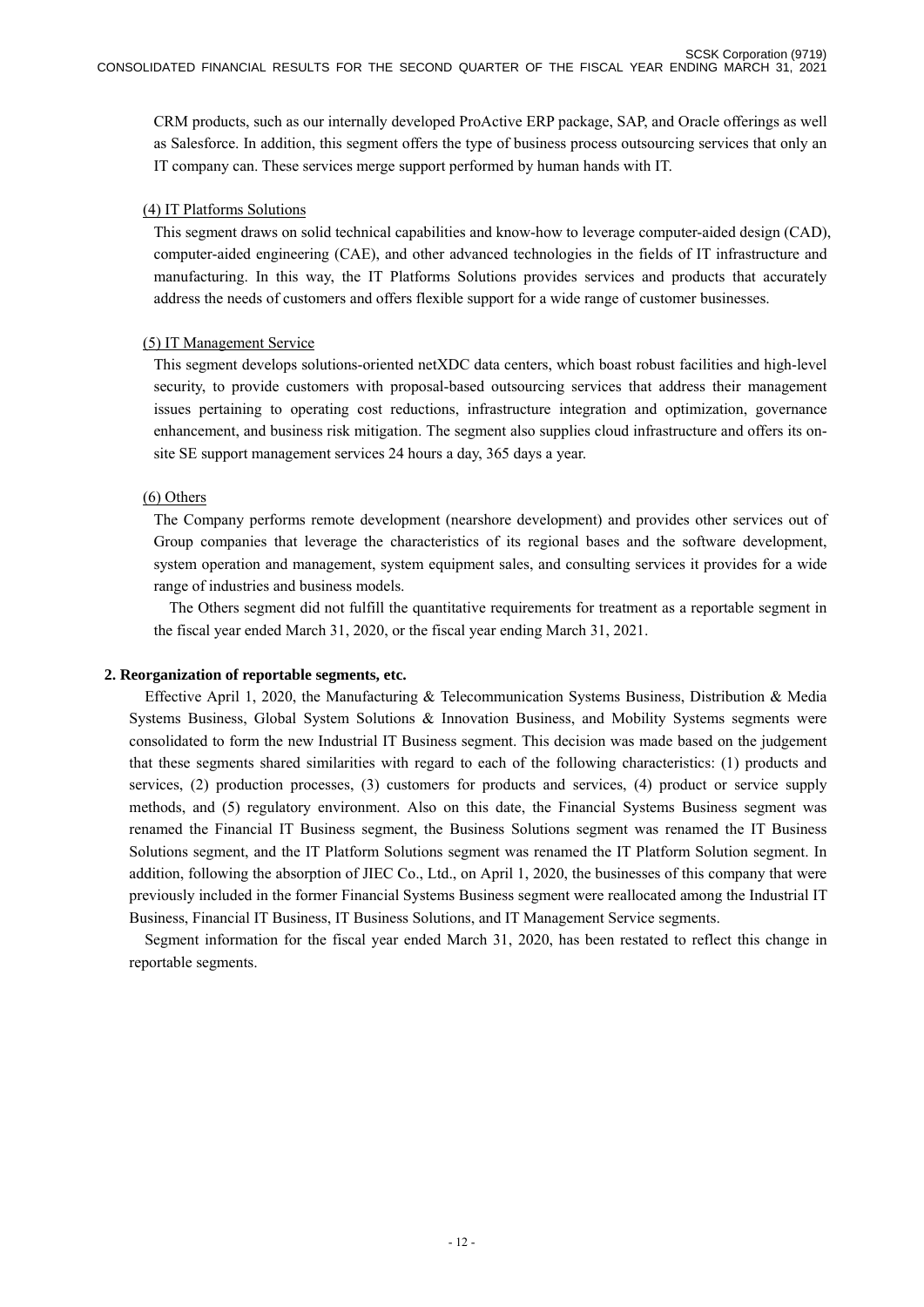### **3. Profits, Losses, and Other Information Pertaining to Reportable Segments**

I. Six-month period ended September 30, 2019 (April 1, 2019 to September 30, 2019)

|                                |                 |                 |           |                    |                                                                           |        |                                                                                  |                                    | (Millions of Yen)                    |
|--------------------------------|-----------------|-----------------|-----------|--------------------|---------------------------------------------------------------------------|--------|----------------------------------------------------------------------------------|------------------------------------|--------------------------------------|
|                                |                 |                 |           | Reportable Segment |                                                                           |        |                                                                                  |                                    | Amount<br>recorded in                |
|                                | <b>Business</b> | <b>Business</b> | Solutions | Solutions          | Industrial IT Financial IT IT Business IT Platform Managemen<br>t Service | Others | Total                                                                            | Adjustmentsconsolidated<br>(Note2) | quarterly<br>financial<br>statements |
| <b>Sales</b>                   |                 |                 |           |                    |                                                                           |        |                                                                                  |                                    |                                      |
| Outside customers              | 64,379          | 26,069          | 25,587    | 43,414             | 26,613                                                                    | 490    | 186,554                                                                          | 708                                | 187,263                              |
| Inter segment sales<br>(Note1) | 5,016           | 407             | 2,585     | 3,352              | 7,286                                                                     | 2,150  | 20,800                                                                           | $-20,800$                          |                                      |
| Total                          | 69,396          | 26,477          | 28,173    | 46,766             | 33,899                                                                    | 2,641  | 207,354                                                                          | $-20,091$                          | 187,263                              |
| Operating profit (loss)        | 7,539           | 2,962           | 2,735     | 4,557              | 3,688                                                                     | $-79$  | 21,404                                                                           | $-1,002$                           | 20,402                               |
|                                |                 |                 |           |                    |                                                                           |        | Finance income                                                                   |                                    | 176                                  |
|                                |                 |                 |           |                    |                                                                           |        | Finance costs                                                                    |                                    | $-249$                               |
|                                |                 |                 |           |                    |                                                                           |        | Share of profit (loss)<br>of investments<br>accounted for using<br>equity method |                                    | 519                                  |

- Notes: 1. Amounts for inter-segment transactions are decided based on price negotiations made with reference to market prices.
	- 2. The amount of ¥708 million for sales to outside customers represents a part of adjustment to reflect net sales as defined by IFRS. The ¥1,002 million reduction to operating profit (loss) is comprised of ¥1,632 million in general corporate expenses that have not been allocated to the reportable segments and a ¥630 million adjustment to reflect net sales as defined by IFRS.

Profit before tax 20,848

II. Six-month period ended September 30, 2020 (April 1, 2020 to September 30, 2020)

|                                |                 |                                                                       |           |                    |                              |        |                                                                                  |           | (Millions of Yen)                                               |
|--------------------------------|-----------------|-----------------------------------------------------------------------|-----------|--------------------|------------------------------|--------|----------------------------------------------------------------------------------|-----------|-----------------------------------------------------------------|
|                                |                 |                                                                       |           | Reportable Segment |                              |        |                                                                                  |           | Amount<br>recorded in                                           |
|                                | <b>Business</b> | Industrial IT Financial IT IT Business IT Platform<br><b>Business</b> | Solutions | Solutions          | IT<br>Managemen<br>t Service | Others | Total                                                                            | (Note2)   | Adjustmentsconsolidated<br>quarterly<br>financial<br>statements |
| <b>Sales</b>                   |                 |                                                                       |           |                    |                              |        |                                                                                  |           |                                                                 |
| Outside customers              | 64,474          | 25,166                                                                | 26,463    | 37,515             | 28,165                       | 8,128  | 189,914                                                                          | $-159$    | 189,755                                                         |
| Inter segment sales<br>(Notel) | 5,671           | 358                                                                   | 2,718     | 3,497              | 7,481                        | 3,161  | 22,889                                                                           | $-22,889$ |                                                                 |
| Total                          | 70,145          | 25,525                                                                | 29,181    | 41,013             | 35,647                       | 11,290 | 212,804                                                                          | $-23,049$ | 189,755                                                         |
| Operating profit               | 7,918           | 2,933                                                                 | 2,731     | 4,777              | 3,504                        | 390    | 22,254                                                                           | $-1,036$  | 21,217                                                          |
|                                |                 |                                                                       |           |                    |                              |        | Finance income                                                                   |           | 69                                                              |
|                                |                 |                                                                       |           |                    |                              |        | Finance costs                                                                    |           | $-241$                                                          |
|                                |                 |                                                                       |           |                    |                              |        | Share of profit (loss)<br>of investments<br>accounted for using<br>equity method |           | 490                                                             |
|                                |                 |                                                                       |           |                    |                              |        | Profit before tax                                                                |           | 21,536                                                          |

Notes: 1. Amounts for inter-segment transactions are decided based on price negotiations made with reference to market prices.

2. The ¥159 million reduction in sales to outside customers represents a part of adjustment to reflect net sales as defined by IFRS. The ¥1,036 million reduction to operating profit is comprised of ¥1,414 million in general corporate expenses that have not been allocated to the reportable segments and a ¥377 million adjustment to reflect net sales as defined by IFRS.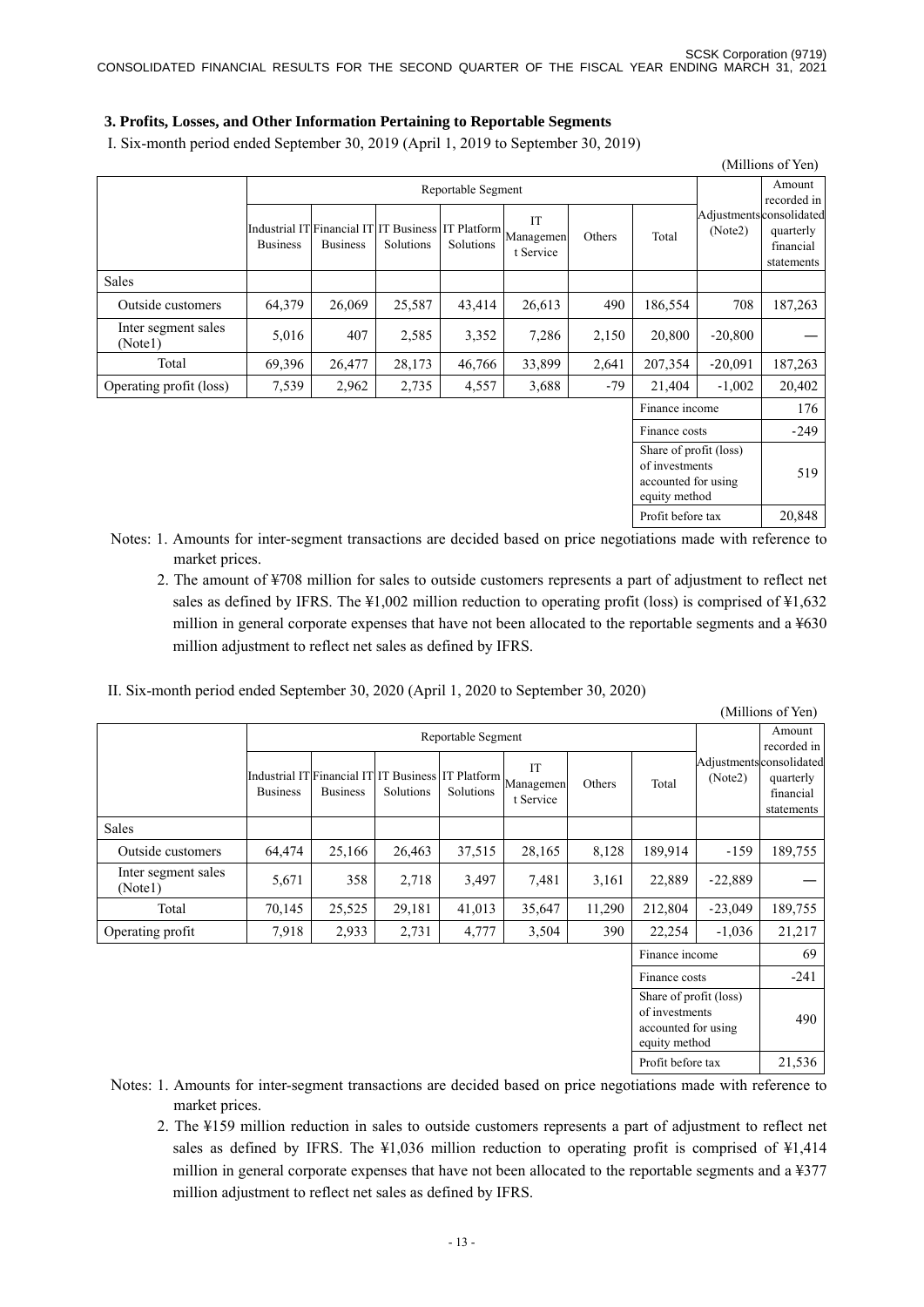#### **(First Year of IFRS Application)**

From the three-month period ended June 30, 2020, the Company disclose financial statements prepared based on IFRS standards. The most recent financial statements to be prepared based on the previously employed Japanese generally accepted accounting principles (J-GAAP) are the financial statements for the fiscal year ended March 31, 2020. Accordingly, the date of transition from J-GAAP standards to IFRS standards is April 1, 2019.

#### **(1) Exceptions Stipulated Under IFRS 1**

In principal, IFRS standards requires that companies adopting IFRS for the first time apply the required standards retroactively to periods before the transition. However, IFRS 1 (First-time Adoption of International Financial Reporting Standards) defines certain exceptions in retroactive application, both voluntary or mandatory. The Company has adjusted for inconsistencies caused in complying with this requirement by modifying retained earnings and other components of equity, as of the transition date.

The voluntary exemptions utilized by the Company are as follows.

#### ・Business combinations

Under IFRS 1, first-time adopters can utilize an exemption to the retroactive application of IFRS 3 (Business Combinations) with regard to past business combinations. If retroactive application is performed, all aspects of the applicable business combination must be restated to reflect IFRS 3 standards.

The Company has chosen not to retroactively apply IFRS 3 to past business combinations. As a result, amounts of goodwill for business combinations before the transition date have not been adjusted and therefore still represent the book values recognized based on the previously adopted J-GAAP standards. In addition, impairment tests were performed on this goodwill as of transition date regardless of the presence of signs of impairment.

・Use of Deemed Cost

Under IFRS 1, first-time adopters have the option to use fair value as of the transition date as current deemed cost for properties, plants and equipment. The Company has opted to use fair value as of the transition date as IFRS deemed cost for some of its properties, plants and equipment as of the transition date.

・Foreign currency translation differences from foreign operations

Under IFRS 1, first-time adopters may choose to treat foreign currency translation differences from foreign operations on the transition date as zero. The Company has chosen to treat foreign currency translation differences from foreign operations on the transition date as zero, and the resulting differences have been recognized under retained earnings.

・Designation of financial instruments recognized prior to transition date

Under IFRS 1, first-time adopters are allowed to elect to design equity instruments as stipulated by IFRS 9 (Financial Instruments) as financial assets measured at fair value through other comprehensive income when reflecting fluctuations in the fair value of said instruments if deemed appropriate based on the facts and circumstances of these financial instruments as of the transition date. The Company has chosen to designate equity instruments held as of the transition date as financial assets measured at fair value through other comprehensive income based on the circumstances of these financial instruments as of the transition date.

・Lease (as Debtor)

Under IFRS 1, first-time adopters may choose to treat lease contracts outstanding on the transition date as leases based on the new IFRS lease definition if deemed appropriate based on the facts and circumstances of these leases as of the transition date. Moreover, in the case of leases as the debtor, first-time adopters are able to measure all applicable lease liabilities and right-of-use assets as of the transition date when recognizing these liabilities and assets. The Company made the judgment of whether contracts outstanding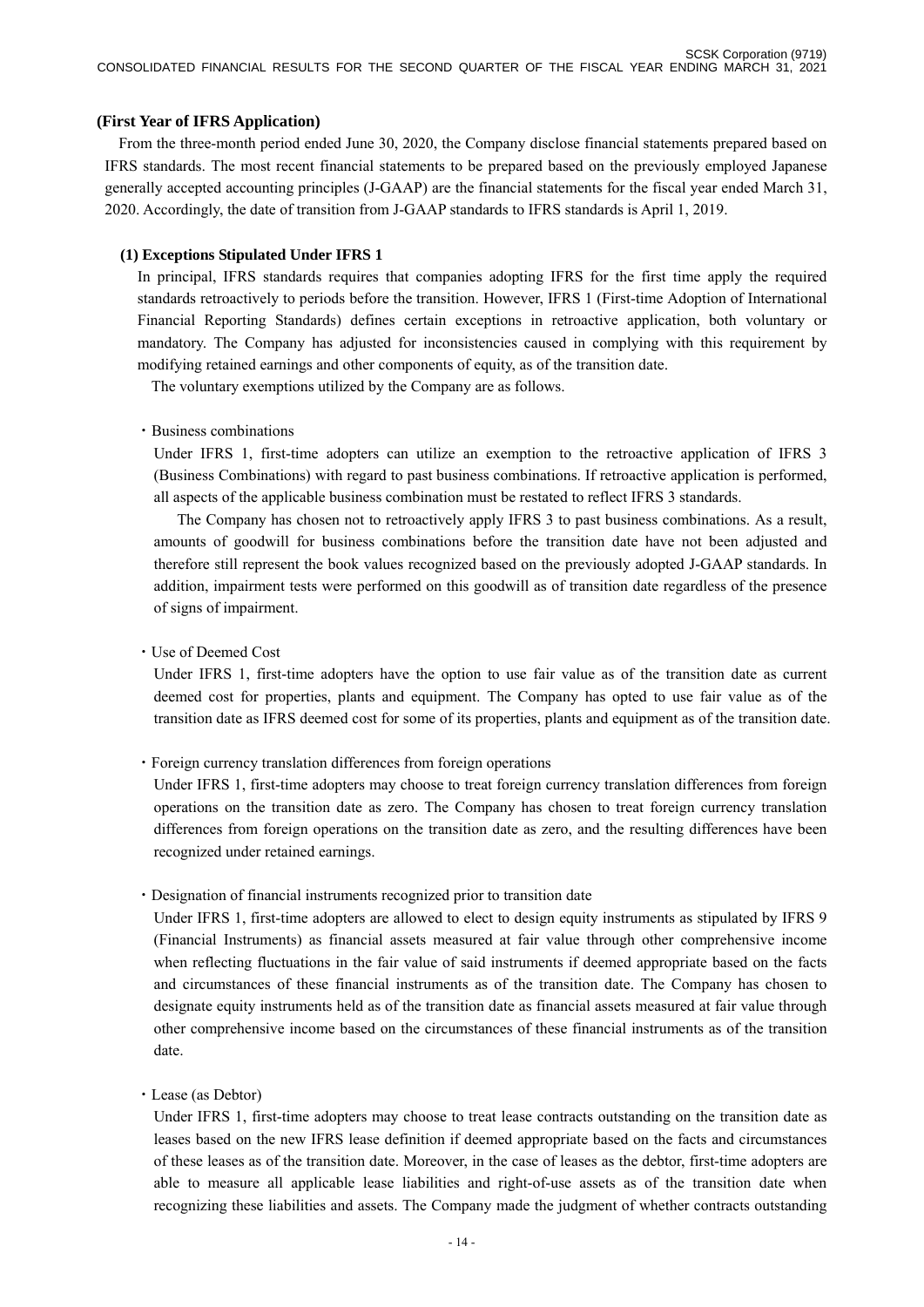as of the transition date contain leases based on the facts and circumstances of these leases as of the transition date. In addition, the Company measured lease liabilities as of the transition date and displayed the outstanding lease fees for those lease liabilities at current value discounted by the debtor's additional borrowing interest rate as of the transition date. Furthermore, right-of-use assets were measured at the transition date and IAS 36 (Impairment of Assets) was applied to said right-ofuse assets as of the IFRS transition date.

### ・Borrowing expenses

IFRS 1 allows first-time adopters to choose not to retroactively apply IAS 23 (Borrowing Costs) for borrowing expenses related to qualifying assets recognized before the transition date. The Company has elected not to retroactively apply IAS 23 for borrowing expenses related to qualifying assets recognized before the transition date.

### ・Stock compensation

Under IFRS 1, first-time adopters are able to chose not to apply IFRS 2 (Share-based Payment) for stock compensation that was granted after November 7, 2002, and for which the rights were finalized prior to the transition date or January 1, 2005, which ever later. The Company has chosen not to apply IFRS 2 to stock compensation for which the rights were finalized prior to the transition date.

### **(2) Mandatory Exemptions for Retroactive Application Stipulated Under IFRS 1**

IFRS mandates that IFRS standards not be retroactively applied to items including estimates, financial assets and liabilities for which recognition has ceased, hedge accounting, minority interests, and financial asset categories and measurements. The Company will apply IFRS standards to these items from the transition date forward.

#### **(3) Reconciliations**

Reconciliations based on IFRS 1 are as follows. In these reconciliations, the amounts under "Reclassification" include adjustments that affect neither retained earnings nor comprehensive income, while the amounts under "Difference in recognition and measurement" include adjustments that affect retained earnings and comprehensive income. In addition, "Difference in scope of consolidation" reflects the effect of including certain subsidiaries with low materiality, that were accounted for under the equity method and not included in the scope of consolidation under J-GAAP standards, in the scope of consolidation under IFRS standards.

"Recognition of and subsequent amortization of acquisition costs from business combinations" includes adjustments to reconcile for the recognition of the acquisition cost of Minori Solutions Co., Ltd., under intangible assets.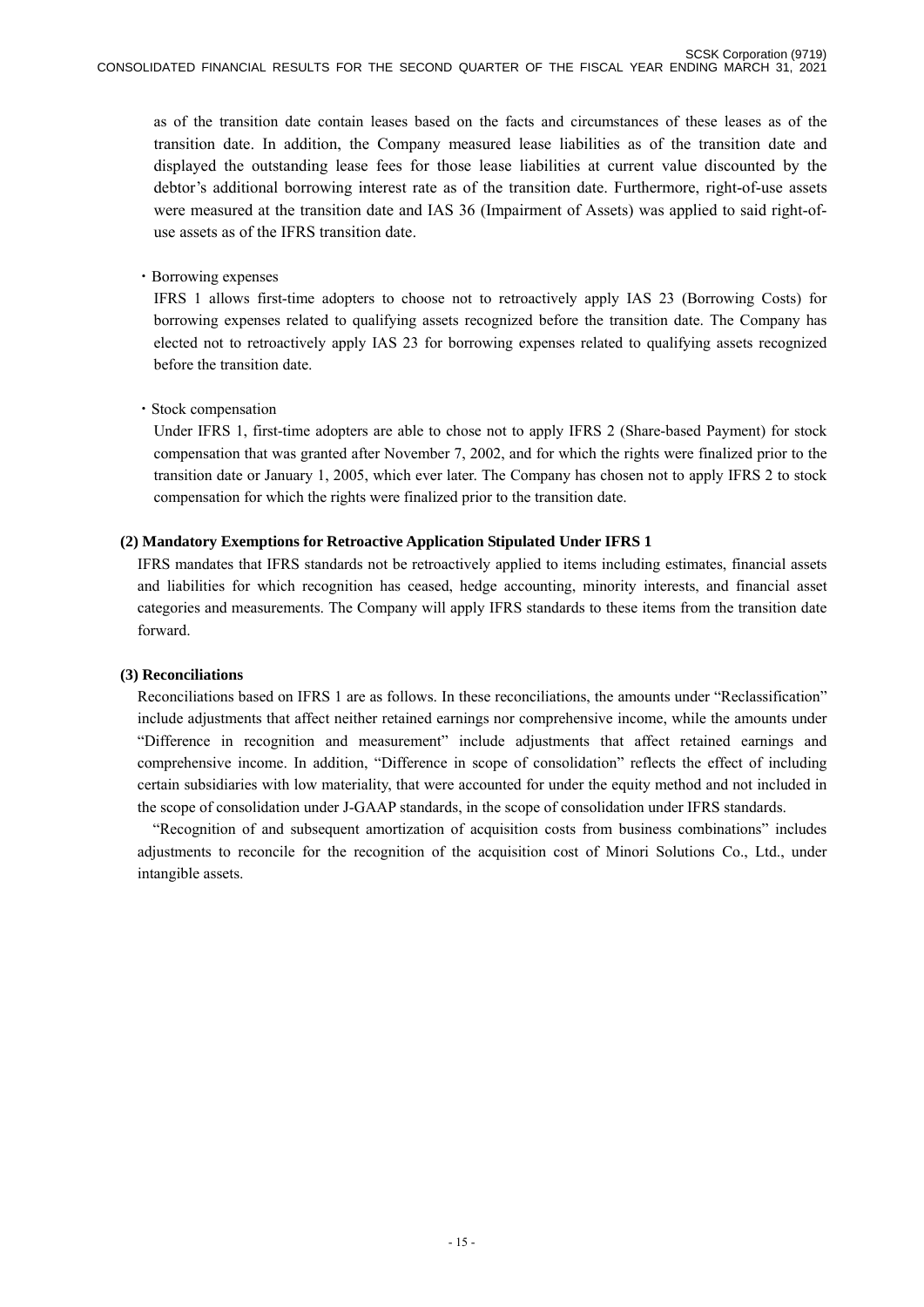(Millions of Yen) Accounts under J-GAAP J-GAAP Reclassifications Scope of consolidation **Differences** in recognition and measurement IFRS Notes Subjects of IFRS Assets and the contract of the contract of the contract of the contract of the contract of the contract of the contract of the contract of the contract of the contract of the contract of the contract of the contract of the Current assets **Current assets Current assets Current assets** Cash and deposits 21,170 85,028 214 — 106,413 Cash and cash equivalents Notes and accounts receivable - trade 74,698 -9,649 21 -527 64,543 Trade and other receivables —  $\begin{array}{|c|c|c|c|c|c|c|c|c|} \hline \text{11,489} & \text{---} & \text{369} & \text{11,859} & \text{---} & \text{Contract assets} \ \hline \end{array}$ Lease receivables and Lease receivables and<br>investment assets 334 -334 Merchandise and  $7,831$   $-7,831$   $-7,831$ Work in process  $360$  –360 Raw materials and  $\sum_{\text{supplies}}$   $\left| \begin{array}{ccc} 117 & -117 & -1 & -1 \end{array} \right|$ 8,310 5 15 8,331 Inventories Deposits paid  $85,028$  -85,028 ― 56 ― ― 56 Income taxes receivable Other 11,496 -1,593  $5$  -613 9,295 Other current assets Allowance for doubtful  $\frac{21}{4}$   $\frac{31}{4}$   $\frac{31}{4}$   $\frac{31}{4}$   $\frac{31}{4}$   $\frac{31}{4}$   $\frac{31}{4}$   $\frac{31}{4}$   $\frac{31}{4}$   $\frac{31}{4}$   $\frac{31}{4}$   $\frac{31}{4}$   $\frac{31}{4}$   $\frac{31}{4}$   $\frac{31}{4}$   $\frac{31}{4}$   $\frac{31}{4}$   $\frac{31}{4}$   $\frac{31}{4}$   $\frac{31}{4}$  Total current assets  $201,007$   $247$   $-755$   $200,499$  Total current assets Non-current assets and the set of the number of the number of the Non-current assets non-current assets Property, plant and Property, plant and  $\begin{bmatrix} 70,833 \\ -1,552 \end{bmatrix}$  -1,552 -12,558 56,731 F Property, plant and equipment equipment  $1,581$  – 24,190 25,772 G Right-of-use assets Intangible assets  $8,208$  -8,208 ― 8,179 253 ― 8,433 B Goodwill and intangible assets  $5,185$   $-$  885 6,070 Investments accounted for using equity method Investment securities  $11,773$  -11,773 Long-term prepaid  $\begin{array}{c|c|c|c|c|c|c} \text{Log-ectin problem} & 1,563 & -1,563 & - & - & - & - \end{array}$ Leasehold and guarantee  $\begin{array}{c|c|c|c|c|c|c|c} \text{determinant} & 6,759 & -6,759 & - & - & - & - \end{array}$  $7,592$  21 — 7,613 Other receivables  $\begin{array}{|c|c|c|c|c|c|c|c|c|} \hline 6,730 & -436 & 52 & 6,346 & A & \text{Other financial assets} \ \hline \end{array}$ Deferred tax assets  $13,709$  —  $-$  5,242 18,951 C Deferred tax assets Other  $1,042$   $534$   $1,576$  Other non-current assets Allowance for doubtful  $\frac{20}{3}$   $\frac{53}{3}$   $\frac{53}{-}$   $\frac{-1}{-}$   $\frac{-1}{-}$ Total non-current assets 113,837 ― -152 17,812 131,497 Total non-current assets Total assets 1914,844 – 95 17,056 331,996 Total assets

Reconciliation of equity as of the transition date (April 1, 2019)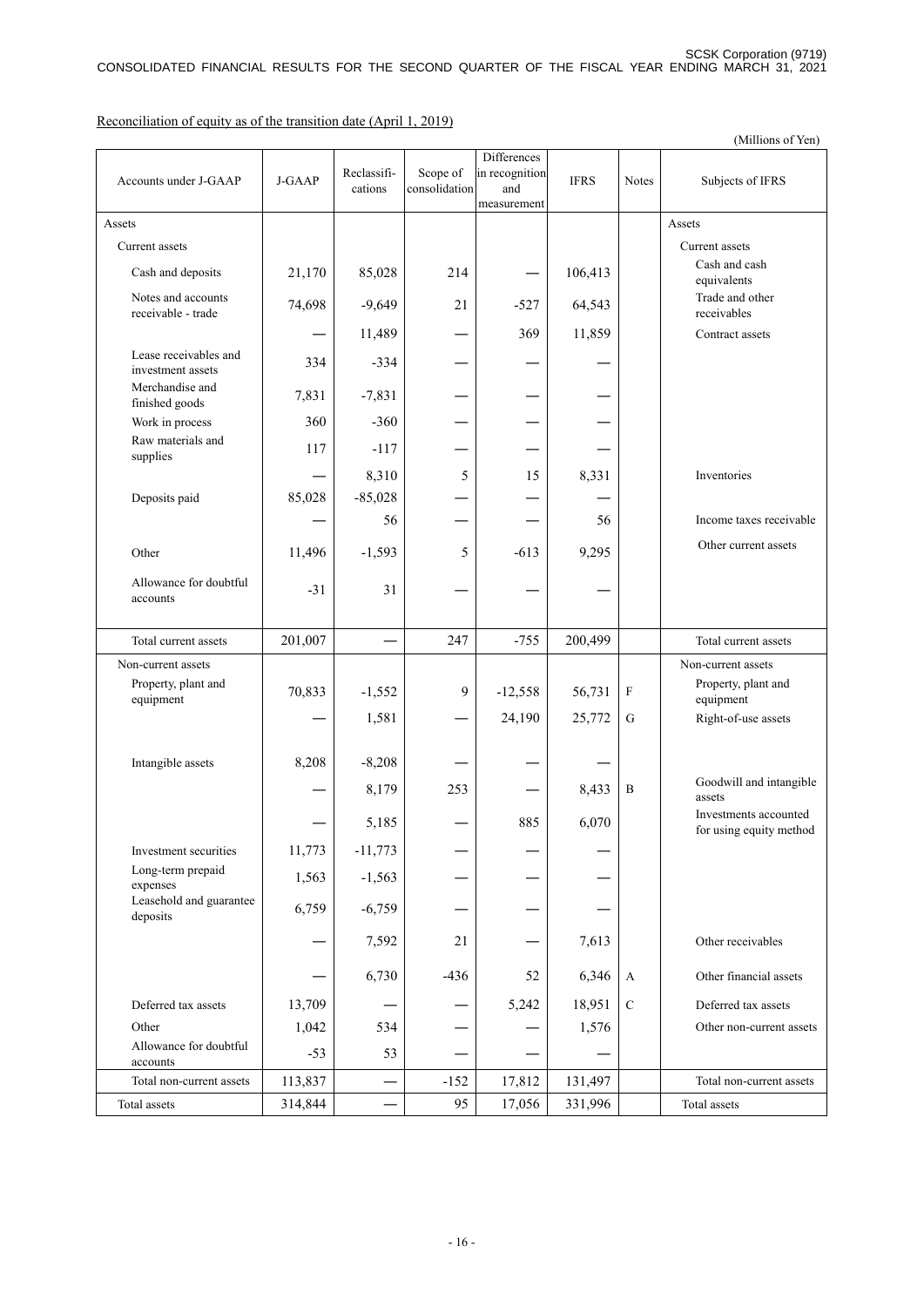|                                                   |         |                  |               | <b>Differences</b> |             |              |                                  |
|---------------------------------------------------|---------|------------------|---------------|--------------------|-------------|--------------|----------------------------------|
| Accounts under J-GAAP                             | J-GAAP  | Reclassifi-      | Scope of      | in recognition     | <b>IFRS</b> | <b>Notes</b> | Subjects of IFRS                 |
|                                                   |         | cations          | consolidation | and<br>measurement |             |              |                                  |
| Liabilities                                       |         |                  |               |                    |             |              | Liabilities                      |
|                                                   |         |                  |               |                    |             |              |                                  |
| Current liabilities                               |         |                  |               |                    |             |              | Current liabilities              |
| Notes and accounts<br>payable - trade             | 22,087  | 7,155            | 17            | $-253$             | 29,007      |              | Trade and other<br>payables      |
|                                                   |         | 10,428           | 20            |                    | 10,449      |              | Contract liabilities             |
|                                                   |         | 9,235            |               | 200                | 9,436       | H            | Employee benefits<br>accruals    |
| Short-term borrowings                             | 15,000  |                  | 35            |                    | 15,035      |              | Bonds and borrowings             |
| Lease obligations                                 | 843     | -843             |               |                    |             |              |                                  |
|                                                   |         | 843              |               | 6,708              | 7,552       | G            | Lease liabilities                |
|                                                   |         | 30               |               |                    | 30          |              | Other financial<br>liabilities   |
| Income taxes payable                              | 4,898   | $-1,202$         | 13            |                    | 3,710       |              | Income taxes payable             |
| Provision for bonuses                             | 5,910   | $-5,910$         |               |                    |             |              |                                  |
| Provision for bonuses<br>for directors (and other | 57      | $-57$            |               |                    |             |              |                                  |
| officers)<br>Provision for loss on                | 228     | $-228$           |               |                    |             |              |                                  |
| construction contracts                            |         |                  |               |                    |             |              |                                  |
|                                                   |         | 398              |               |                    | 398         |              | Provisions                       |
| Other                                             | 23,499  | $-19,849$        | 24            | $-39$              | 3,635       |              | Other current liabilities        |
| Total current liabilities                         | 72,525  | $-0$             | 111           | 6,617              | 79,254      |              | Total current liabilities        |
| Non-current liabilities                           |         |                  |               |                    |             |              | Non-current liabilities          |
| Bonds payable                                     | 40,000  |                  | 78            | $-112$             | 39,965      |              | Bonds and borrowings             |
| Lease obligations                                 | 1,909   | $-1,909$         |               |                    |             |              |                                  |
|                                                   |         | 1,909            |               | 18,518             | 20,428      | G            | Lease liabilities                |
|                                                   |         | 154              |               |                    | 154         |              | Other payables                   |
|                                                   |         |                  |               |                    |             |              | Other financial                  |
|                                                   |         | $\mathbf{0}$     |               |                    | $\theta$    |              | liabilities                      |
|                                                   |         | 2,923            |               |                    | 2,923       | D            | Employee benefits                |
|                                                   |         | 2,779            |               |                    | 2,779       |              | Provisions                       |
| Provision for retirement                          |         |                  |               |                    |             |              |                                  |
| benefits for directors<br>(and other officers)    | 20      | $-20$            |               |                    |             |              |                                  |
| Retirement benefit<br>liability                   | 2,902   | $-2,902$         |               |                    |             |              |                                  |
| Asset retirement<br>obligations                   | 2,779   | $-2,779$         |               |                    |             |              |                                  |
| Long-term lease and<br>guarantee deposits         | 154     | $-154$           |               |                    |             |              |                                  |
| Other                                             | 83      |                  |               |                    | 83          |              | Other non-current<br>liabilities |
| Total non-current<br>liabilities                  | 47,850  | $\boldsymbol{0}$ | 78            | 18,405             | 66,335      |              | Total non-current<br>liabilities |
| <b>Total liabilities</b>                          | 120,375 |                  | 190           | 25,023             | 145,589     |              | <b>Total liabilities</b>         |

(Millions of Yen)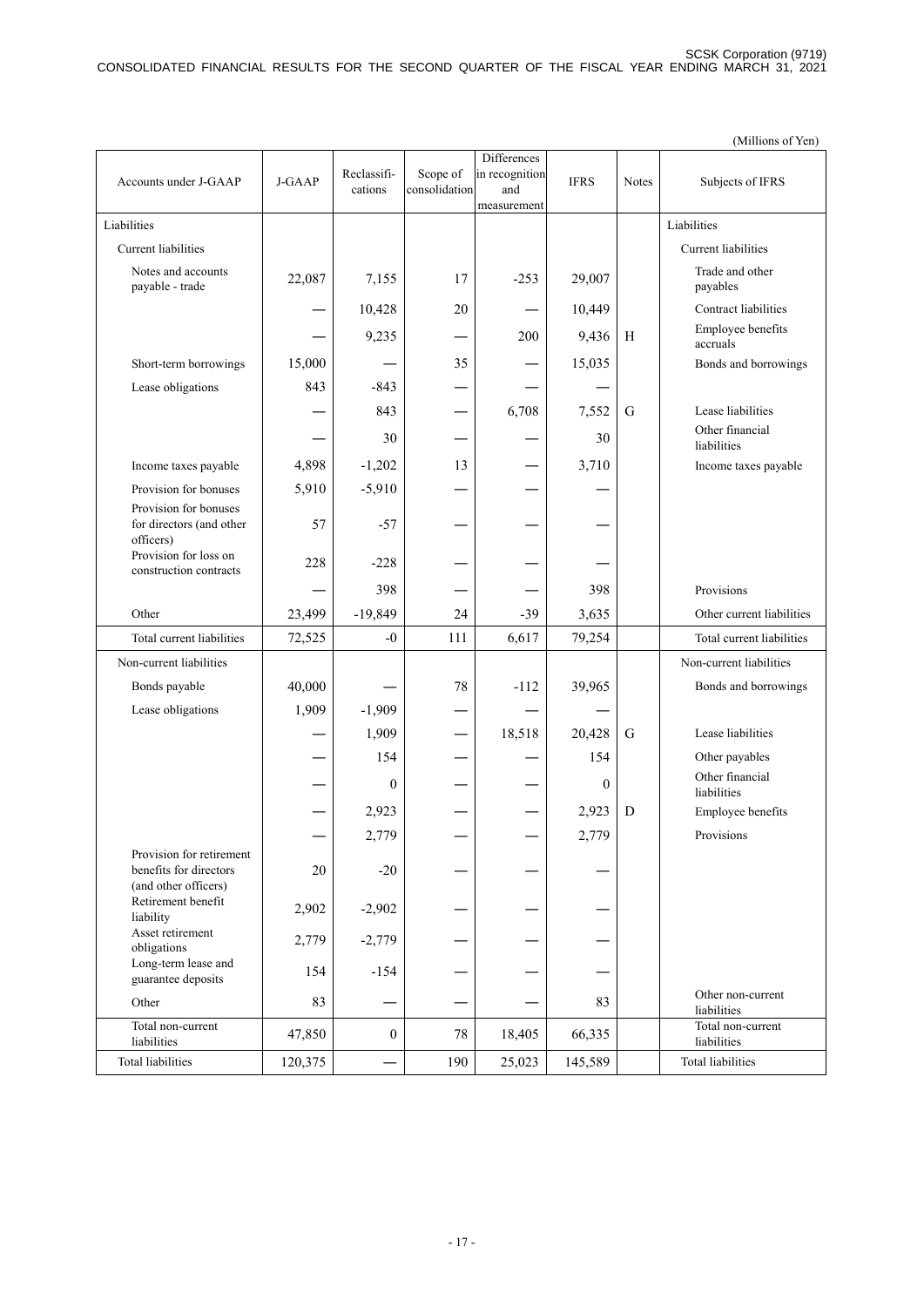|                                                 |          |                        |                           |                                                            |             |              | (Millions of Yen)             |
|-------------------------------------------------|----------|------------------------|---------------------------|------------------------------------------------------------|-------------|--------------|-------------------------------|
| Accounts under J-GAAP                           | J-GAAP   | Reclassifi-<br>cations | Scope of<br>consolidation | <b>Differences</b><br>in recognition<br>and<br>measurement | <b>IFRS</b> | <b>Notes</b> | Subjects of IFRS              |
| Net assets                                      |          |                        |                           |                                                            |             |              |                               |
| Shareholders' equity                            |          |                        |                           |                                                            |             |              | Equity                        |
| Share capital                                   | 21,152   |                        |                           |                                                            | 21,152      |              | Share capital                 |
| Capital surplus                                 |          | 40                     |                           | $-40$                                                      |             |              |                               |
| Retained earnings                               | 175,223  |                        | $-77$                     | $-12,828$                                                  | 162,317     | I            | Retained earnings             |
| Treasury shares                                 | -694     |                        |                           | 417                                                        | $-277$      |              | Treasury shares               |
| Total accumulated other<br>comprehensive income | $-2,269$ |                        |                           | 4,485                                                      | 2,216       | A,D,<br>E    | Other components of<br>equity |
| Share acquisition rights                        | 40       | $-40$                  |                           |                                                            |             |              |                               |
| Non-controlling interests                       | 1,015    |                        | $-17$                     |                                                            | 997         |              | Non-controlling interests     |
| Total net assets                                | 194,468  |                        | $-95$                     | $-7,966$                                                   | 186,407     |              | Total equity                  |
| Total liabilities and net assets                | 314,844  |                        | 95                        | 17,056                                                     | 331,996     |              | Total liabilities and equity  |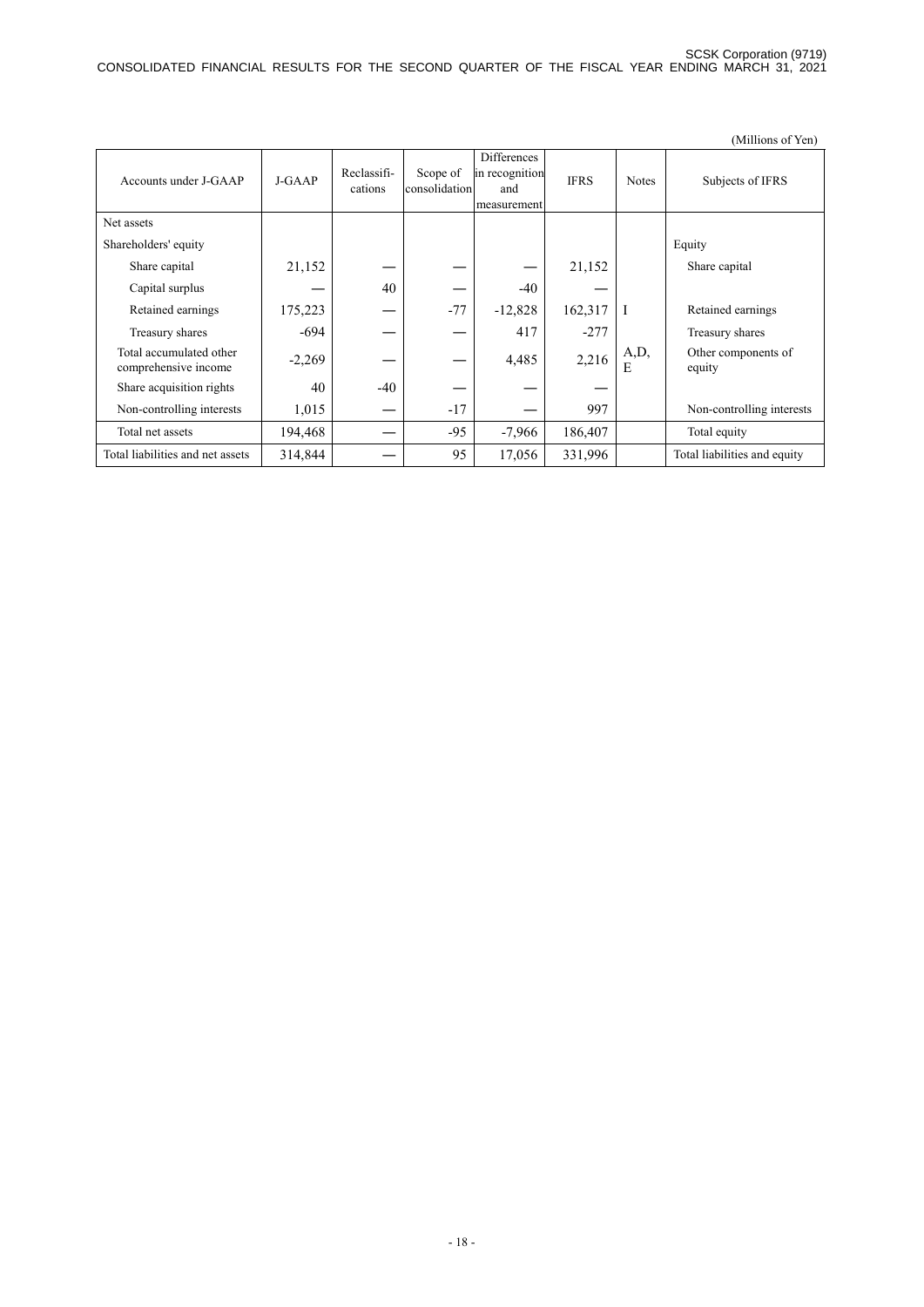(Millions of Yen) Accounts under J-GAAP J-GAAP Reclassifications Differences in recognition and measurement IFRS Notes Subjects of IFRS Assets and the contract of the contract of the contract of the contract of the contract of the contract of the contract of the contract of the contract of the contract of the contract of the contract of the contract of the Current assets **Current assets** Current assets **Current assets** Cash and deposits 21,559 92,576 — 114,136 Cash and cash equivalents Notes and accounts<br>receivable - trade Notes and accounts<br>
receivable - trade 67,100 -14,040 -524 52,535 Trade and other<br>
receivables receivables 15,445 1,075 16,521 Contract assets Securities  $300$  -300 — — — Merchandise and  $T_{\text{initial}}$   $\left.\right.7,772$   $\left.\right.7,772$   $\left.\right.7,772$ Work in process  $1,041$  -1,041 Raw materials and supplies  $\begin{vmatrix} 113 & -113 & -113 \\ -113 & -113 & -113 \\ 113 & -113 & -113 \\ 113 & -113 & -113 \end{vmatrix}$  — 8,927 -664 8,263 Inventories Deposits paid  $92,576$  -92,576 —  $26$  — 26 Income taxes receivable  $-$  338  $-$  0ther financial assets Other 14,456 -1,522 -853 12,080 Other current assets Allowance for doubtful  $\frac{20}{4}$  accounts  $\left| \frac{52}{52} \right|$   $\frac{52}{52}$   $\left| \frac{52}{52} \right|$   $\left| \frac{52}{52} \right|$   $\left| \frac{52}{52} \right|$ Total current assets  $204,870$   $-967$   $203,903$  Total current assets Non-current assets Non-current assets Non-current assets Property, plant and equipment 72,222 -1,557 -12,157 58,507 F Property, plant and equipment 1,576 24,244 25,820 G Right-of-use assets Intangible assets 7,956 -7,956  $7,938$   $38$   $7,977$  B Goodwill and intangible assets 6,055 933 6,988 Investments accounted for using equity method Investment securities  $12,197$  -12,197  $7.594$  —  $7.594$  Other receivables  $6,284$  57 6,341 A Other financial assets 10,784 5,151 15,936 C Deferred tax assets Other 19,950 -18,572 — 1,378 Other non-current assets Allowance for doubtful  $\frac{20}{4}$  accounts  $\left| \frac{50}{50} \right|$   $\frac{50}{50}$   $\left| \frac{50}{50} \right|$   $\frac{50}{50}$ Total non-current assets  $112,277$   $18,268$   $130,545$  Total non-current assets Total assets  $317,147$  —  $17,301$  334,448 Total assets

Reconciliation of equity as of September 30, 2019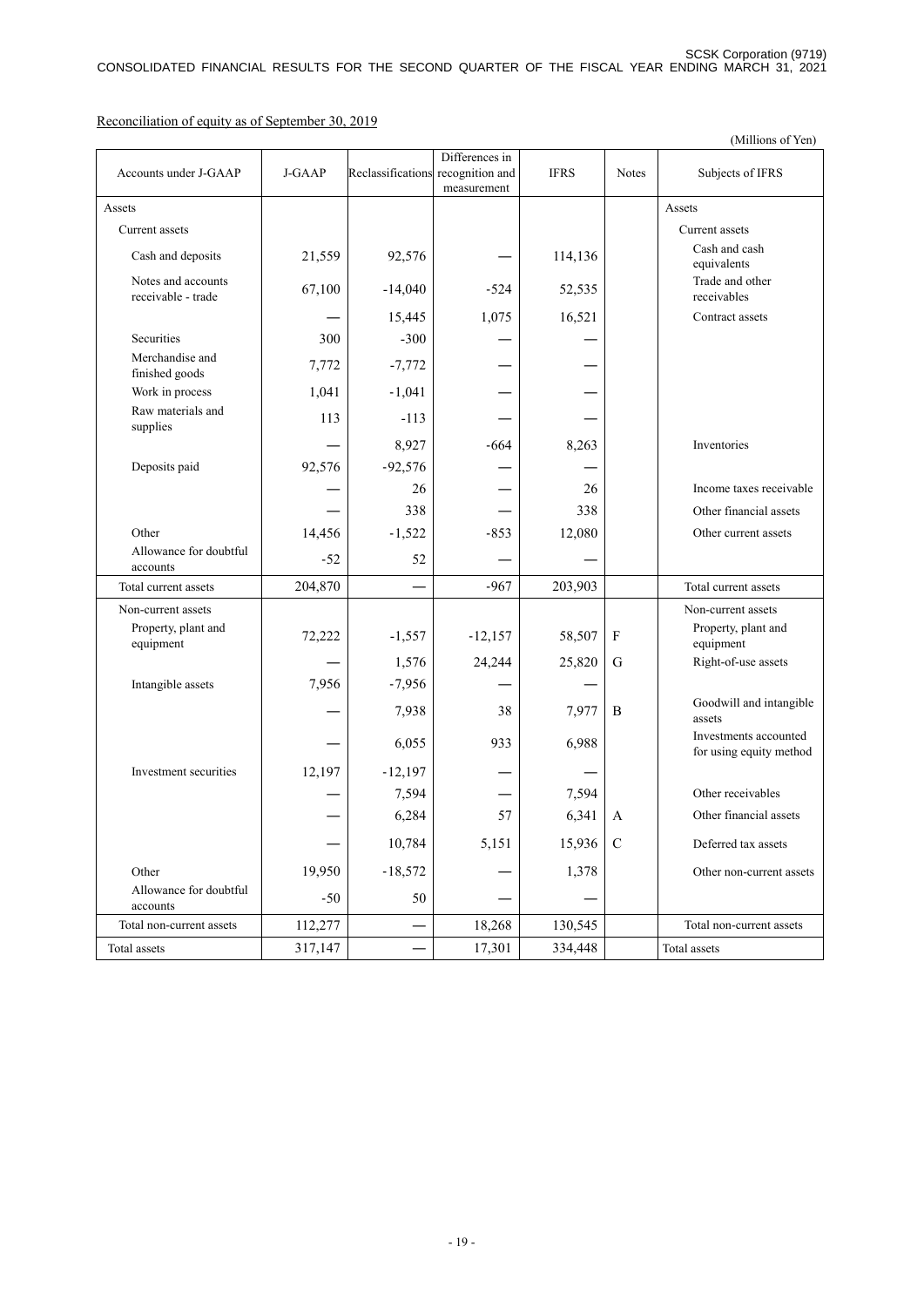|                                                                            |          |                          |                                                  |             |         | (Millions of Yen)             |
|----------------------------------------------------------------------------|----------|--------------------------|--------------------------------------------------|-------------|---------|-------------------------------|
| Accounts under J-GAAP                                                      | J-GAAP   | Reclassifications        | Differences in<br>recognition and<br>measurement | <b>IFRS</b> | Notes   | Subjects of IFRS              |
| Liabilities                                                                |          |                          |                                                  |             |         | Liabilities                   |
| <b>Current</b> liabilities                                                 |          |                          |                                                  |             |         | <b>Current</b> liabilities    |
| Notes and accounts<br>payable - trade                                      | 17,828   | 5,191                    | $-622$                                           | 22,397      |         | Trade and other payables      |
|                                                                            |          | 14,022                   |                                                  | 14,022      |         | Contract liabilities          |
|                                                                            |          | 8,326                    | 200                                              | 8,527       | H       | Employee benefits accruals    |
| Short-term borrowings                                                      | 15,000   | 10,000                   | $-7$                                             | 24,992      |         | Bonds and borrowings          |
| Current portion of bonds                                                   | 10,000   | $-10,000$                |                                                  |             |         |                               |
|                                                                            |          | 869                      | 6,434                                            | 7,304       | G       | Lease liabilities             |
| Income taxes payable                                                       | 4,020    | $-1,164$                 |                                                  | 2,855       |         | Income taxes payable          |
| Provision for bonuses                                                      | 5,729    | $-5,729$                 |                                                  |             |         |                               |
| Provision for bonuses<br>for directors (and other<br>officers)             | 32       | $-32$                    |                                                  |             |         |                               |
| Provision for loss on<br>construction contracts                            | 375      | $-375$                   |                                                  |             |         |                               |
|                                                                            |          | 397                      |                                                  | 397         |         | Provisions                    |
| Other                                                                      | 25,675   | $-21,505$                | $-38$                                            | 4,130       |         | Other current liabilities     |
| Total current liabilities                                                  | 78,661   |                          | 5,966                                            | 84,627      |         | Total current liabilities     |
| Non-current liabilities                                                    |          |                          |                                                  |             |         | Non-current liabilities       |
| Bonds payable                                                              | 30,000   |                          | $-86$                                            | 29,913      |         | Bonds and borrowings          |
|                                                                            |          | 1,775                    | 18,529                                           | 20,304      | G       | Lease liabilities             |
|                                                                            |          | 151                      |                                                  | 151         |         | Other payables                |
|                                                                            |          | 2,349                    | 551                                              | 2,901       | D       | Employee benefits             |
|                                                                            |          | 3,090                    |                                                  | 3,090       |         | Provisions                    |
| Provision for retirement<br>benefits for directors<br>(and other officers) | 15       | $-15$                    |                                                  |             |         |                               |
| Retirement benefit<br>liability                                            | 2,333    | $-2,333$                 |                                                  |             |         |                               |
| Asset retirement                                                           | 3,090    | $-3,090$                 |                                                  |             |         |                               |
| obligations<br>Other                                                       |          |                          |                                                  | 83          |         | Other non-current liabilities |
| Total non-current                                                          | 2,010    | $-1,927$                 |                                                  |             |         | Total non-current liabilities |
| liabilities                                                                | 37,450   |                          | 18,994                                           | 56,444      |         |                               |
| <b>Total liabilities</b>                                                   | 116,111  |                          | 24,960                                           | 141,071     |         | <b>Total liabilities</b>      |
| Net assets                                                                 |          |                          |                                                  |             |         | Equity                        |
| Share capital                                                              | 21,152   |                          |                                                  | 21,152      |         | Share capital                 |
| Capital surplus                                                            |          | 31                       | $-31$                                            |             |         | Capital surplus               |
| Retained earnings                                                          | 182,184  |                          | $-12,166$                                        | 170,018     | I       | Retained earnings             |
| Treasury shares                                                            | $-690$   |                          | 417                                              | $-273$      |         | Treasury shares               |
| Total accumulated other<br>comprehensive income                            | $-1,944$ |                          | 4,123                                            | 2,178       | A, D, E | Other components of equity    |
| Share acquisition rights                                                   | 31       | $-31$                    |                                                  |             |         |                               |
| Non-controlling interests                                                  | 303      |                          | $-2$                                             | 300         |         | Non-controlling interests     |
| Total net assets                                                           | 201,036  | $\overline{\phantom{0}}$ | $-7,659$                                         | 193,376     |         | Total equity                  |
| Total liabilities and net assets                                           | 317,147  |                          | 17,301                                           | 334,448     |         | Total liabilities and equity  |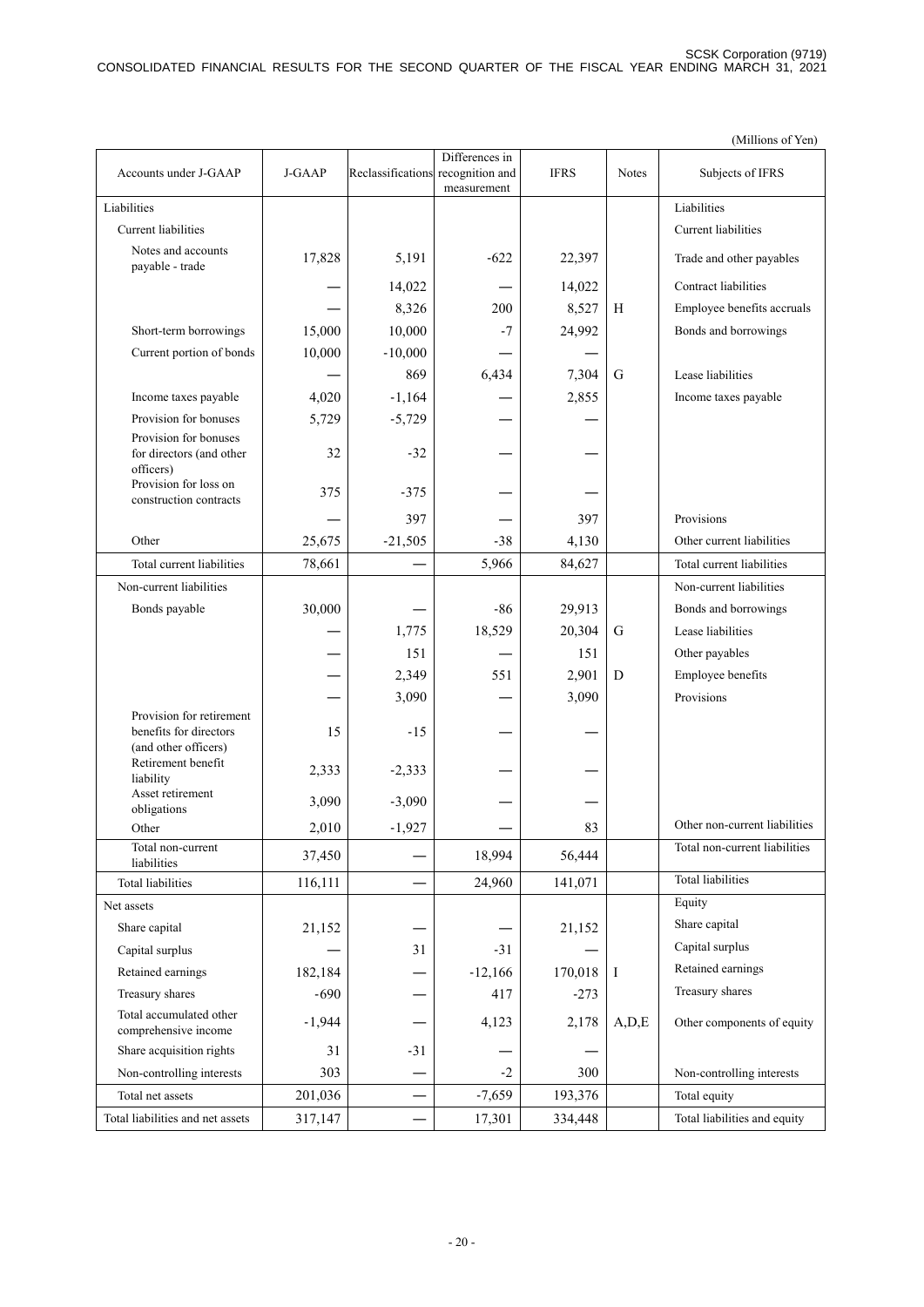Reconciliation of equity as of March 31, 2020

|                                            |         |                                                                                                                |                        |                                                     |             |               | (Millions of Yen)                                          |
|--------------------------------------------|---------|----------------------------------------------------------------------------------------------------------------|------------------------|-----------------------------------------------------|-------------|---------------|------------------------------------------------------------|
| Accounts under J-GAAP                      | J-GAAP  | Allocation of<br>acquisition<br>costs through<br>business<br>combinations<br>and<br>subsequent<br>amortization | Reclassifi-<br>cations | Differences in<br>recognition<br>and<br>measurement | <b>IFRS</b> | Notes         | Subjects of IFRS                                           |
| Assets                                     |         |                                                                                                                |                        |                                                     |             |               | Assets                                                     |
| Current assets                             |         |                                                                                                                |                        |                                                     |             |               | Current assets                                             |
| Cash and deposits                          | 32,072  |                                                                                                                | 79,623                 |                                                     | 111,695     |               | Cash and cash<br>equivalents                               |
| Notes and accounts<br>receivable - trade   | 78,828  |                                                                                                                | $-11,024$              | $-1,031$                                            | 66,772      |               | Trade and other<br>receivables                             |
|                                            |         |                                                                                                                | 13,062                 | 702                                                 | 13,765      |               | Contract assets                                            |
| Lease receivables and<br>investment assets | 340     |                                                                                                                | $-340$                 |                                                     |             |               |                                                            |
| Securities                                 | 299     |                                                                                                                | $-299$                 |                                                     |             |               |                                                            |
| Merchandise and                            | 9,150   |                                                                                                                | $-9,150$               |                                                     |             |               |                                                            |
| finished goods                             |         |                                                                                                                |                        |                                                     |             |               |                                                            |
| Work in process<br>Raw materials and       | 671     |                                                                                                                | $-671$                 |                                                     |             |               |                                                            |
| supplies                                   | 133     |                                                                                                                | $-133$                 |                                                     |             |               |                                                            |
|                                            |         |                                                                                                                | 9,955                  | 115                                                 | 10,071      |               | Inventories                                                |
| Deposits paid                              | 79,703  |                                                                                                                | $-79,703$              |                                                     |             |               | Income taxes                                               |
|                                            |         |                                                                                                                | 24                     |                                                     | 24          |               | receivable                                                 |
|                                            |         |                                                                                                                | 412                    |                                                     | 412         |               | Other financial assets                                     |
| Other                                      | 13,600  |                                                                                                                | $-1,803$               | $-647$                                              | 11,149      |               | Other current assets                                       |
| Allowance for<br>doubtful accounts         | $-48$   |                                                                                                                | 48                     |                                                     |             |               |                                                            |
| Total current assets                       | 214,752 |                                                                                                                |                        | $-861$                                              | 213,891     |               | Total current assets                                       |
| Non-current assets                         |         |                                                                                                                |                        |                                                     |             |               | Non-current assets                                         |
| Property, plant and<br>equipment           | 74,801  |                                                                                                                | $-1,384$               | $-11,870$                                           | 61,546      | ${\bf F}$     | Property, plant and<br>equipment                           |
|                                            |         |                                                                                                                | 1,394                  | 24,704                                              | 26,099      | G             | Right-of-use assets                                        |
| Intangible assets                          | 21,384  | 10,274                                                                                                         | $-31,659$              |                                                     |             |               |                                                            |
|                                            |         | $-6,869$                                                                                                       | 31,650                 | 461                                                 | 25,242      | B             | Goodwill and<br>intangible assets<br>Investments accounted |
|                                            |         |                                                                                                                | 6,333                  | 920                                                 | 7,253       |               | for using equity<br>method                                 |
| Investment securities                      | 11,854  |                                                                                                                | $-11,854$              |                                                     |             |               |                                                            |
| Long-term prepaid<br>expenses              | 1,599   |                                                                                                                | $-1,599$               |                                                     |             |               |                                                            |
| Leasehold and<br>guarantee deposits        | 7,178   |                                                                                                                | $-7,178$               |                                                     |             |               |                                                            |
|                                            |         |                                                                                                                | 7,890                  |                                                     | 7,890       |               | Other receivables                                          |
|                                            |         |                                                                                                                | 5,666                  | 73                                                  | 5,739       | A             | Other financial assets                                     |
| Deferred tax assets                        | 10,044  | $-3,146$                                                                                                       |                        | 6,068                                               | 12,967      | $\mathcal{C}$ | Deferred tax assets                                        |
| Other                                      | 918     |                                                                                                                | 692                    |                                                     | 1,610       |               | Other non-current<br>assets                                |
| Allowance for<br>doubtful accounts         | $-50$   |                                                                                                                | 50                     |                                                     |             |               |                                                            |
| Total non-current<br>assets                | 127,732 | 259                                                                                                            |                        | 20,357                                              | 148,350     |               | Total non-current<br>assets                                |
| Total assets                               | 342,485 | 259                                                                                                            |                        | 19,496                                              | 362,241     |               | Total assets                                               |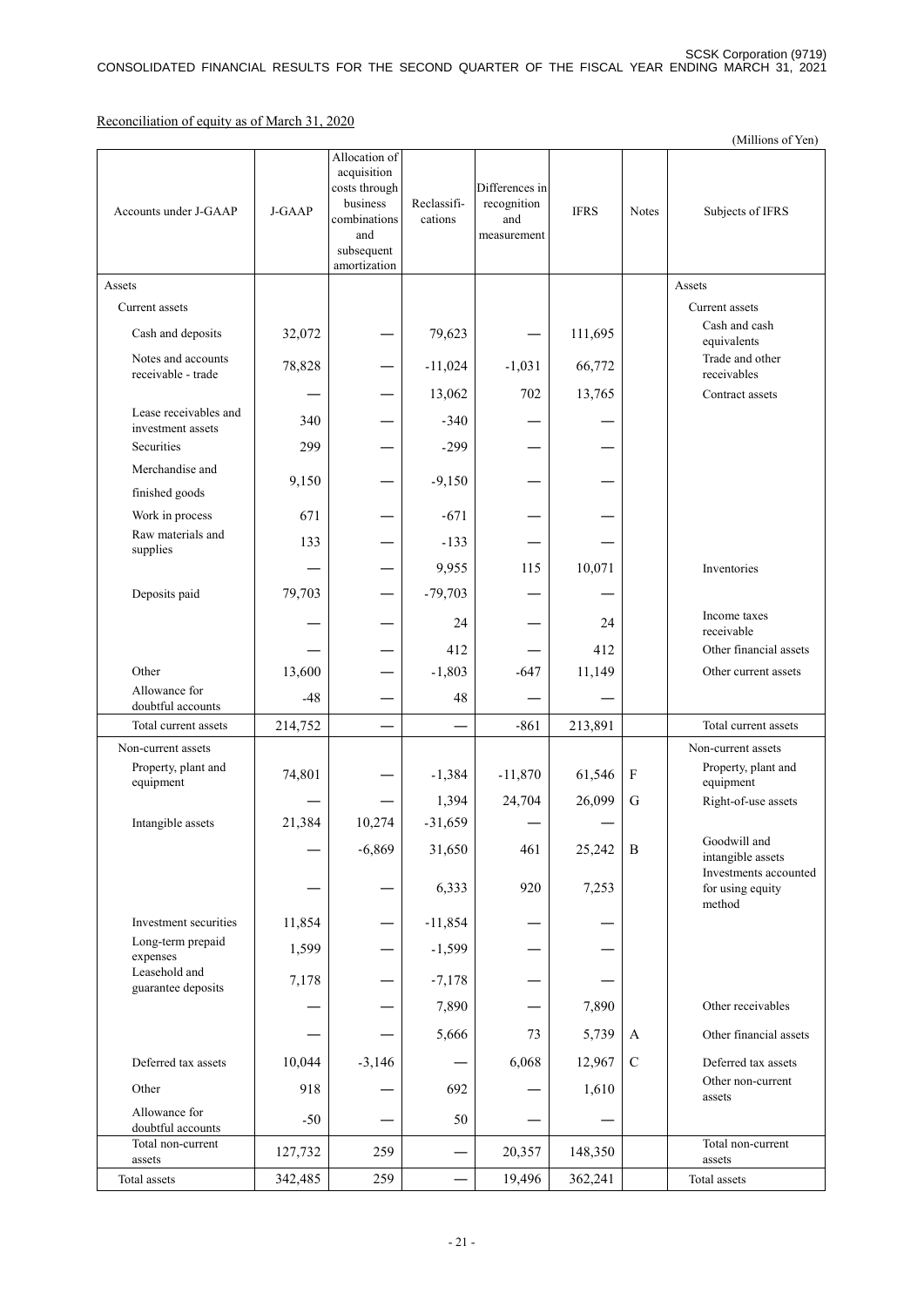|                                                                               |         |                                                                                                                |                        |                                                     |             |              | (Millions of Yen)                |
|-------------------------------------------------------------------------------|---------|----------------------------------------------------------------------------------------------------------------|------------------------|-----------------------------------------------------|-------------|--------------|----------------------------------|
| Accounts under J-GAAP                                                         | J-GAAP  | Allocation of<br>acquisition<br>costs through<br>business<br>combinations<br>and<br>subsequent<br>amortization | Reclassifi-<br>cations | Differences in<br>recognition<br>and<br>measurement | <b>IFRS</b> | <b>Notes</b> | Subjects of IFRS                 |
| Liabilities                                                                   |         |                                                                                                                |                        |                                                     |             |              | Liabilities                      |
| <b>Current</b> liabilities                                                    |         |                                                                                                                |                        |                                                     |             |              | Current liabilities              |
| Notes and accounts<br>payable - trade                                         | 25,054  |                                                                                                                | 7,212                  | 38                                                  | 32,306      |              | Trade and other<br>payables      |
|                                                                               |         |                                                                                                                | 12,638                 |                                                     | 12,638      |              | Contract liabilities             |
|                                                                               |         |                                                                                                                | 10,051                 | 2,002                                               | 12,054      | H            | Employee benefits<br>accruals    |
| Short-term borrowings                                                         | 15,400  |                                                                                                                | 10,000                 | $-2$                                                | 25,397      |              | Bonds and borrowings             |
| Current portion of<br>bonds                                                   | 10,000  |                                                                                                                | $-10,000$              |                                                     |             |              |                                  |
| Lease obligations                                                             | 836     |                                                                                                                | $-836$                 |                                                     |             |              |                                  |
|                                                                               |         |                                                                                                                | 836                    | 5,764                                               | 6,601       | G            | Lease liabilities                |
| Income taxes payable                                                          | 5,091   |                                                                                                                | $-1,317$               |                                                     | 3,773       |              | Income taxes payable             |
| Provision for bonuses                                                         | 6,972   |                                                                                                                | $-6,972$               |                                                     |             |              |                                  |
| Provision for bonuses<br>for directors (and other<br>officers)                | 65      |                                                                                                                | $-65$                  |                                                     |             |              |                                  |
| Provision for loss on<br>construction contracts                               | 507     |                                                                                                                | $-507$                 |                                                     |             |              |                                  |
|                                                                               |         |                                                                                                                | 511                    |                                                     | 511         |              | Provisions                       |
| Other                                                                         | 29,960  |                                                                                                                | $-21,550$              | $-133$                                              | 8,275       |              | Other current liabilities        |
| Total current liabilities                                                     | 93,889  |                                                                                                                |                        | 7,669                                               | 101,559     |              | Total current liabilities        |
| Non-current liabilities                                                       |         |                                                                                                                |                        |                                                     |             |              | Non-current liabilities          |
| Bonds payable                                                                 | 30,000  |                                                                                                                |                        | $-72$                                               | 29,927      |              | Bonds and borrowings             |
| Lease obligations                                                             | 1,581   |                                                                                                                | $-1,581$               |                                                     |             |              |                                  |
|                                                                               |         |                                                                                                                | 1,581                  | 19,546                                              | 21,127      | G            | Lease liabilities                |
|                                                                               |         |                                                                                                                | 207                    |                                                     | 207         |              | Other payables                   |
|                                                                               |         |                                                                                                                | 5,543                  | 278                                                 | 5,821       | D            | Employee benefits                |
|                                                                               |         |                                                                                                                | 3,115                  |                                                     | 3,115       |              | Provisions                       |
| Provision for<br>retirement benefits for<br>directors (and other<br>officers) | 11      |                                                                                                                | $-11$                  |                                                     |             |              |                                  |
| Retirement benefit<br>liability                                               | 5,532   |                                                                                                                | $-5,532$               |                                                     |             |              |                                  |
| Asset retirement<br>obligations                                               | 3,115   |                                                                                                                | $-3,115$               |                                                     |             |              |                                  |
| Long-term lease and<br>guarantee deposits                                     | 156     |                                                                                                                | $-156$                 |                                                     |             |              |                                  |
| Other                                                                         | 127     |                                                                                                                | $-51$                  |                                                     | 75          |              | Other non-current<br>liabilities |
| Total non-current<br>liabilities                                              | 40,523  |                                                                                                                |                        | 19,752                                              | 60,276      |              | Total non-current<br>liabilities |
| <b>Total liabilities</b>                                                      | 134,413 |                                                                                                                |                        | 27,422                                              | 161,835     |              | Total liabilities                |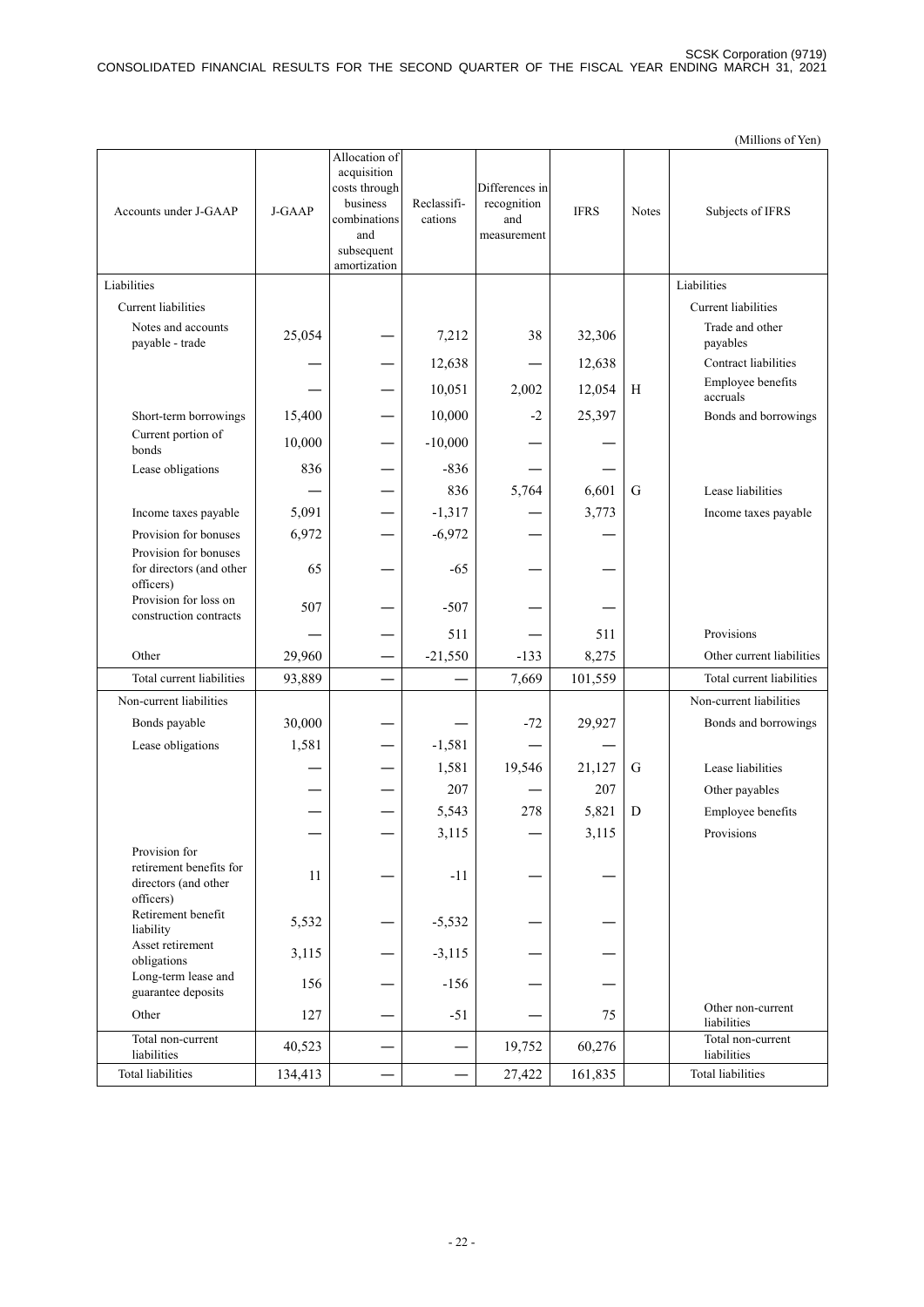|                                                 |          |                                                                                                                       |                        |                                                            |             |              | (Millions of Yen)             |
|-------------------------------------------------|----------|-----------------------------------------------------------------------------------------------------------------------|------------------------|------------------------------------------------------------|-------------|--------------|-------------------------------|
| Accounts under J-GAAP                           | $J-GAAP$ | Allocation<br>of<br>acquisition<br>costs<br>through<br>business<br>combination<br>s and<br>subsequent<br>amortization | Reclassifi-<br>cations | Differences<br>in<br>recognition<br>and<br>measuremen<br>t | <b>IFRS</b> | <b>Notes</b> | Subjects of IFRS              |
| Net assets                                      |          |                                                                                                                       |                        |                                                            |             |              | Equity                        |
| Share capital                                   | 21,152   |                                                                                                                       |                        |                                                            | 21,152      |              | Share capital                 |
| Capital surplus                                 |          | 429                                                                                                                   | $-398$                 | $-30$                                                      |             |              |                               |
| Retained earnings                               | 191,881  | $-169$                                                                                                                | 429                    | $-14,312$                                                  | 177,828     | $\vert$ I    | Retained earnings             |
| Treasury shares                                 | $-698$   |                                                                                                                       |                        | 417                                                        | $-281$      |              | Treasury shares               |
| Total accumulated other<br>comprehensive income | $-4,655$ |                                                                                                                       |                        | 6,002                                                      | 1,347       | A,D,<br>E    | Other components of<br>equity |
| Share acquisition rights                        | 30       |                                                                                                                       | $-30$                  |                                                            |             |              |                               |
| Non-controlling interests                       | 361      |                                                                                                                       |                        | $-2$                                                       | 358         |              | Non-controlling interests     |
| Total net assets                                | 208,072  | 259                                                                                                                   |                        | $-7,925$                                                   | 200,405     |              | Total equity                  |
| Total liabilities and net<br>assets             | 342,485  | 259                                                                                                                   |                        | 19,496                                                     | 362,241     |              | Total liabilities and equity  |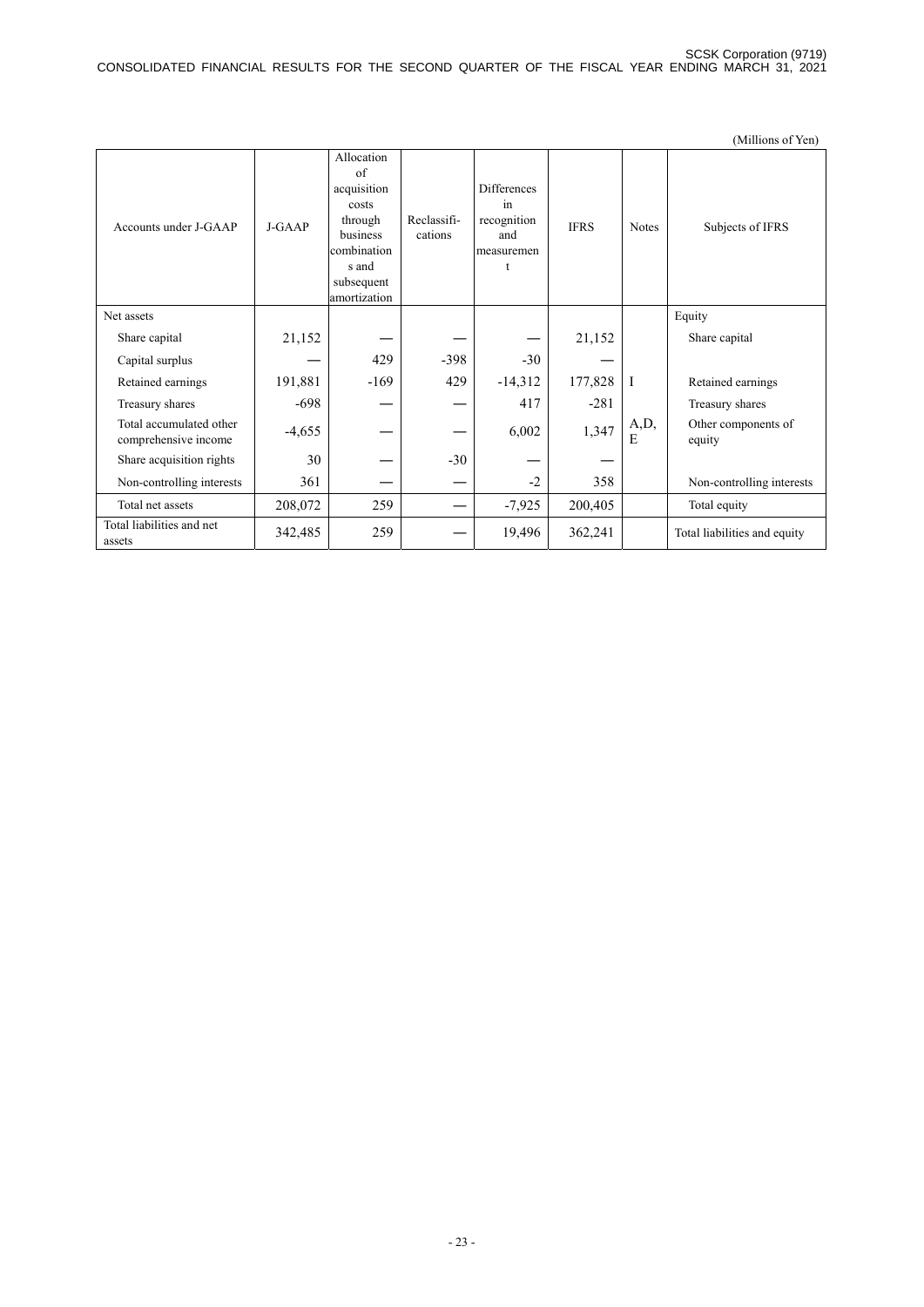Reconciliation of income and comprehensive income for Six-month period ended September 30, 2019 (April 1, 2019 to September 30, 2019)

|                                                 |          |                                   |                               |             |              | (Millions of Yen)                                                             |
|-------------------------------------------------|----------|-----------------------------------|-------------------------------|-------------|--------------|-------------------------------------------------------------------------------|
| Accounts under J-GAAP                           | $J-GAAP$ | Reclassifications recognition and | Differences in<br>measurement | <b>IFRS</b> | <b>Notes</b> | Subjects of IFRS                                                              |
| Net sales                                       | 187,329  |                                   | -66                           | 187,263     |              | Net sales                                                                     |
| Cost of sales                                   | 140,467  | 201                               | $-502$                        | 140,166     |              | Cost of sales                                                                 |
| Gross profit                                    | 46,861   | $-201$                            | 436                           | 47,096      |              | Gross profit                                                                  |
| Selling, general and<br>administrative expenses | 27,061   | 207                               | $-524$                        | 26,745      | B            | Selling, general and<br>administrative expenses                               |
|                                                 |          | 94                                | 3                             | 97          |              | Other income                                                                  |
|                                                 |          | 82                                | $-35$                         | 47          |              | Other expenses                                                                |
| Operating profit                                | 19,800   | $-397$                            | 999                           | 20,402      |              | Operating profit                                                              |
| Non-operating income                            | 663      | $-663$                            |                               |             |              |                                                                               |
| Non-operating expenses                          | 126      | $-126$                            |                               |             |              |                                                                               |
| Ordinary profit                                 | 20,337   | $-20,337$                         |                               |             |              |                                                                               |
| Extraordinary income                            | 6        | $-6$                              |                               |             |              |                                                                               |
| <b>Extraordinary losses</b>                     | 349      | $-349$                            |                               |             |              |                                                                               |
|                                                 |          | 87                                | 89                            | 176         | $\mathbf{A}$ | Finance income                                                                |
|                                                 |          | 73                                | 175                           | 249         |              | Finance costs                                                                 |
|                                                 |          | 488                               | 30                            | 519         |              | Share of profit (loss) of<br>investments accounted for<br>using equity method |
| Profit before income taxes                      | 19,993   | $-88$                             | 943                           | 20,848      |              | Profit before tax                                                             |
| Total income taxes                              | 6,161    | $-88$                             | 240                           | 6,314       |              | Income tax expense                                                            |
| Profit                                          | 13,831   |                                   | 703                           | 14,534      |              | Profit                                                                        |
| Profit attributable to                          |          |                                   |                               |             |              | Profit attributable to                                                        |
| Owners of parent                                | 13,796   |                                   | 703                           | 14,499      |              | Owners of parent                                                              |
| Non-controlling interests                       | 34       |                                   | $\boldsymbol{0}$              | 34          |              | Non-controlling interests                                                     |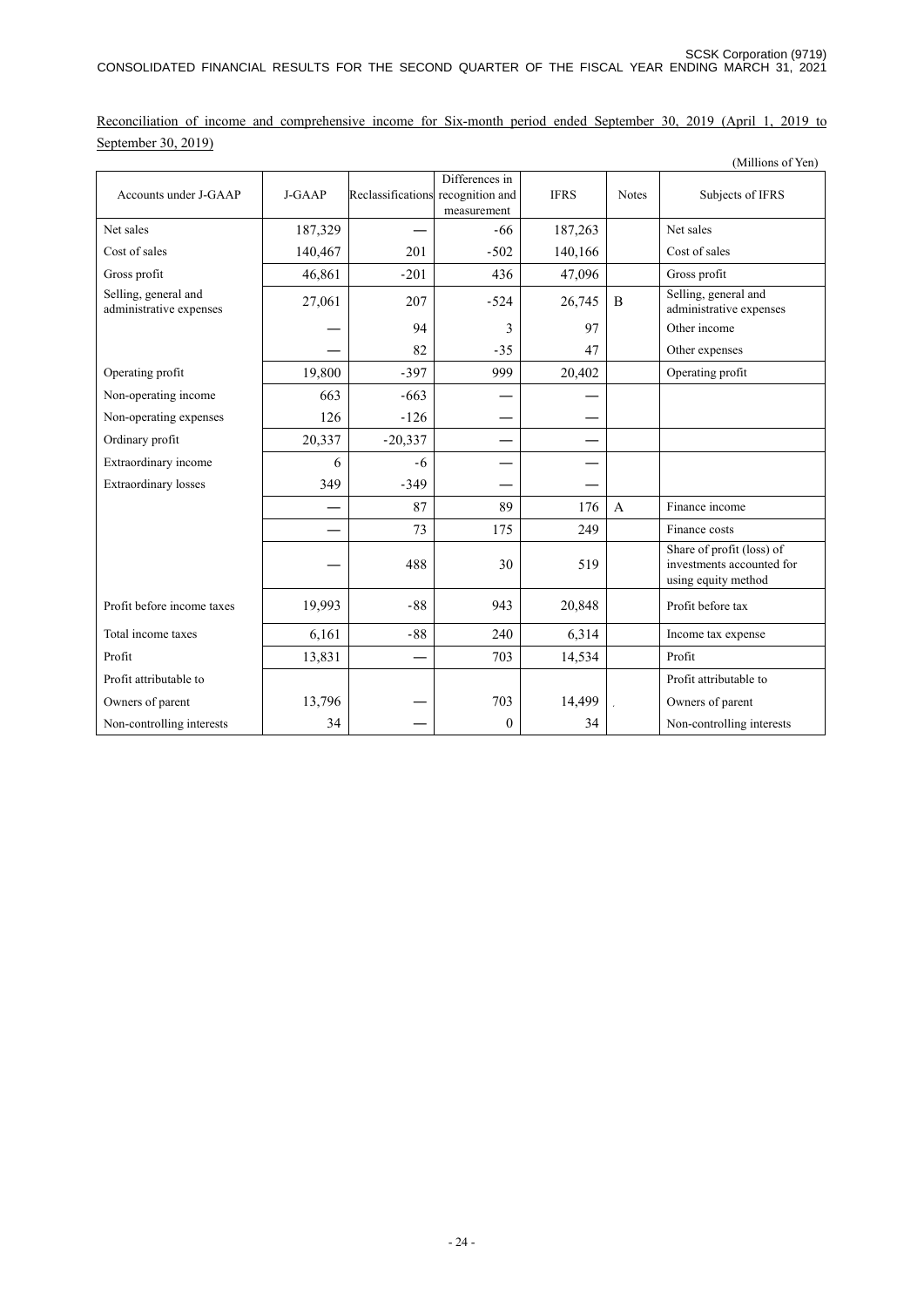|                                                                                            |        |                   |                                   |             |              | (Millions of Yen)                                                                                                                     |
|--------------------------------------------------------------------------------------------|--------|-------------------|-----------------------------------|-------------|--------------|---------------------------------------------------------------------------------------------------------------------------------------|
| Accounts under J-GAAP                                                                      | J-GAAP | Reclassifications | Differences in<br>recognition and | <b>IFRS</b> | <b>Notes</b> | Subjects of IFRS                                                                                                                      |
|                                                                                            |        |                   | measurement                       |             |              |                                                                                                                                       |
| Profit                                                                                     | 13,831 |                   | 703                               | 14,534      |              | Profit                                                                                                                                |
| Other comprehensive income                                                                 |        |                   |                                   |             |              | Other comprehensive income                                                                                                            |
| Remeasurements of<br>defined benefit plans, net<br>of tax                                  | 329    |                   | $-329$                            |             | D            | Items that will not be<br>reclassified to profit or loss<br>Remeasurements of<br>defined benefit<br>liabilities (assets)              |
| Valuation difference on<br>available-for-sale securities                                   | 133    |                   | $-50$                             | 83          | A            | Net change in fair value<br>of equity instruments<br>designated as measured<br>at fair value through<br>other comprehensive<br>income |
|                                                                                            |        | 24                | 16                                | 41          |              | Share of other<br>comprehensive income<br>of investments<br>accounted for using<br>equity method                                      |
|                                                                                            |        |                   |                                   |             |              | Items that may be                                                                                                                     |
| Deferred gains or losses on<br>hedges                                                      | $-5$   |                   | $-31$                             | $-37$       |              | reclassified to profit or loss<br>Cash flow hedges                                                                                    |
| Foreign currency<br>translation adjustment                                                 | $-159$ |                   | $-1$                              | $-160$      |              | Exchange differences on<br>translation of foreign<br>operations                                                                       |
| Share of other<br>comprehensive income of<br>entities accounted for using<br>equity method | 28     | $-24$             |                                   | 3           |              | Share of other<br>comprehensive income<br>of investments<br>accounted for using<br>equity method                                      |
| Total other comprehensive<br>income                                                        | 326    |                   | $-395$                            | $-68$       |              | Total other comprehensive<br>income                                                                                                   |
| Comprehensive income                                                                       | 14,158 |                   | 307                               | 14,465      |              | Comprehensive income                                                                                                                  |
| Comprehensive income<br>attributable to                                                    |        |                   |                                   |             |              | Comprehensive income<br>attributable to                                                                                               |
| Owners of parent                                                                           | 14,120 |                   | 310                               | 14,430      |              | Owners of parent                                                                                                                      |
| Non-controlling<br>interests                                                               | 37     |                   | $-2$                              | 34          |              | Non-controlling<br>interests                                                                                                          |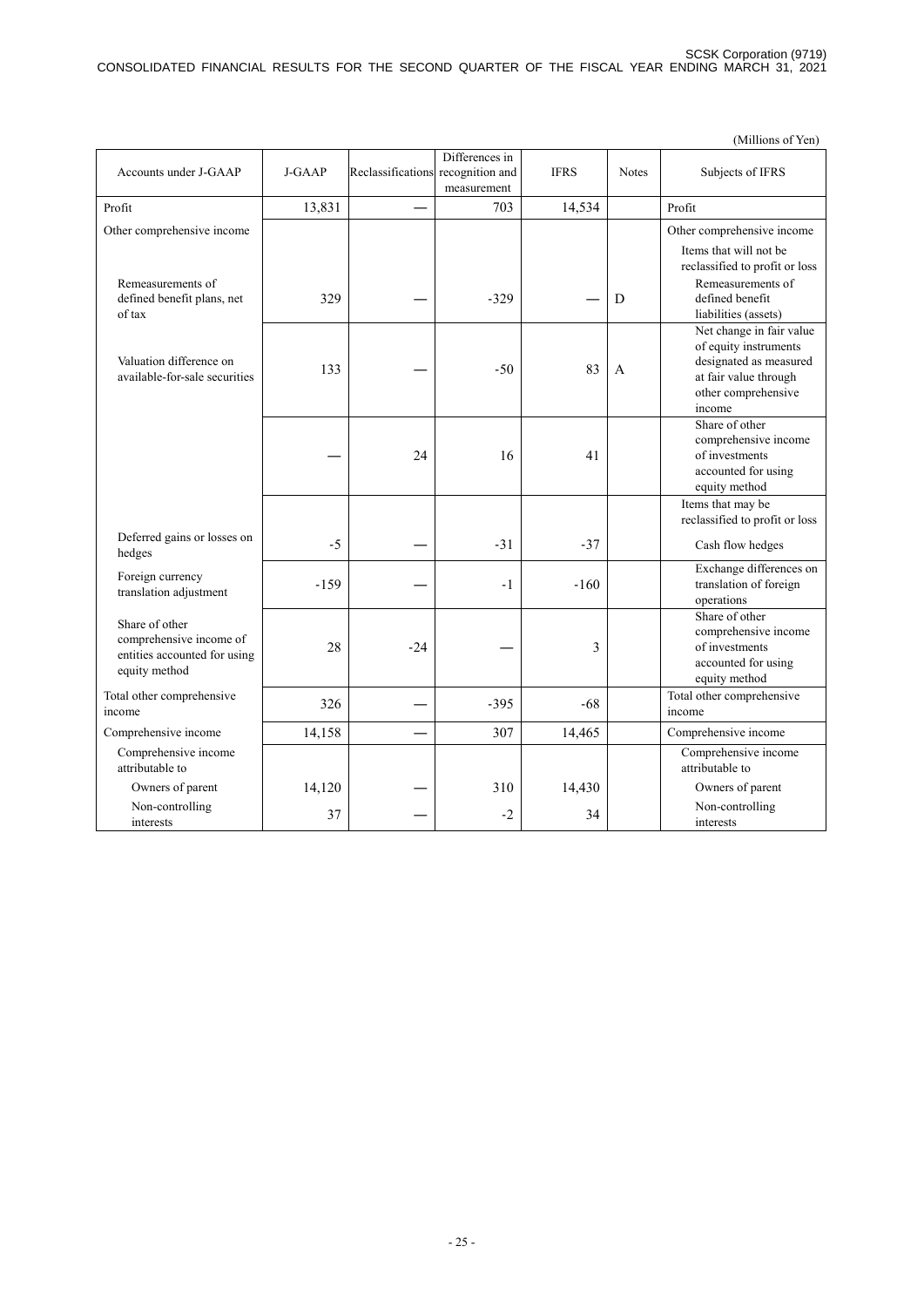|                                                 |         |                                                                                                                |                        |                                                     |             |              | (Millions of Yen)                                                             |
|-------------------------------------------------|---------|----------------------------------------------------------------------------------------------------------------|------------------------|-----------------------------------------------------|-------------|--------------|-------------------------------------------------------------------------------|
| Accounts under J-GAAP                           | J-GAAP  | Allocation of<br>acquisition<br>costs through<br>business<br>combinations<br>and<br>subsequent<br>amortization | Reclassifi-<br>cations | Differences in<br>recognition<br>and<br>measurement | <b>IFRS</b> | <b>Notes</b> | Subjects of IFRS                                                              |
| Net sales                                       | 387,003 |                                                                                                                |                        | $-1,707$                                            | 385,295     |              | Net sales                                                                     |
| Cost of sales                                   | 289,048 | 51                                                                                                             | 198                    | $-1,195$                                            | 288,102     |              | Cost of sales                                                                 |
| Gross profit                                    | 97,954  | $-51$                                                                                                          | $-198$                 | $-511$                                              | 97,192      |              | Gross profit                                                                  |
| Selling, general and<br>administrative expenses | 55,628  | 270                                                                                                            | 1,108                  | 138                                                 | 57,145      | B            | Selling, general and<br>administrative expenses                               |
|                                                 |         |                                                                                                                | 352                    | 3                                                   | 355         |              | Other income                                                                  |
|                                                 |         |                                                                                                                | 384                    | $-30$                                               | 354         |              | Other expenses                                                                |
| Operating profit                                | 42,326  | $-321$                                                                                                         | $-1,340$               | $-616$                                              | 40,048      |              | Operating profit                                                              |
| Non-operating income                            | 1,280   |                                                                                                                | $-1,280$               |                                                     |             |              |                                                                               |
| Non-operating expenses                          | 592     |                                                                                                                | $-592$                 |                                                     |             |              |                                                                               |
| Ordinary profit                                 | 43,014  | $-321$                                                                                                         | $-42,692$              |                                                     |             |              |                                                                               |
| Extraordinary income                            | 2,028   |                                                                                                                | $-2,028$               |                                                     |             |              |                                                                               |
| <b>Extraordinary losses</b>                     | 1,080   |                                                                                                                | $-1,080$               |                                                     |             |              |                                                                               |
|                                                 |         |                                                                                                                | 2,032                  | $-1,820$                                            | 212         | A            | Finance income                                                                |
|                                                 |         |                                                                                                                | 168                    | 489                                                 | 658         |              | Finance costs                                                                 |
|                                                 |         |                                                                                                                | 923                    | 53                                                  | 976         |              | Share of profit (loss) of<br>investments accounted for<br>using equity method |
| Profit before income taxes                      | 43,961  | $-321$                                                                                                         | $-187$                 | $-2,873$                                            | 40,578      |              | Profit before tax                                                             |
| Total income taxes                              | 12,666  | $-152$                                                                                                         | $-187$                 | $-604$                                              | 11,720      |              | Income tax expense                                                            |
| Profit                                          | 31,294  | $-169$                                                                                                         |                        | $-2,268$                                            | 28,857      |              | Profit                                                                        |
| Profit attributable to                          |         |                                                                                                                |                        |                                                     |             |              | Profit attributable to                                                        |
| Owners of parent                                | 31,201  | $-169$                                                                                                         |                        | $-2,267$                                            | 28,765      |              | Owners of parent                                                              |
| Non-controlling interests                       | 93      |                                                                                                                |                        | $-0$                                                | 92          |              | Non-controlling interests                                                     |

Reconciliation of income and comprehensive income of fiscal year ended March 31, 2020 (April 1, 2019 to March 31, 2020)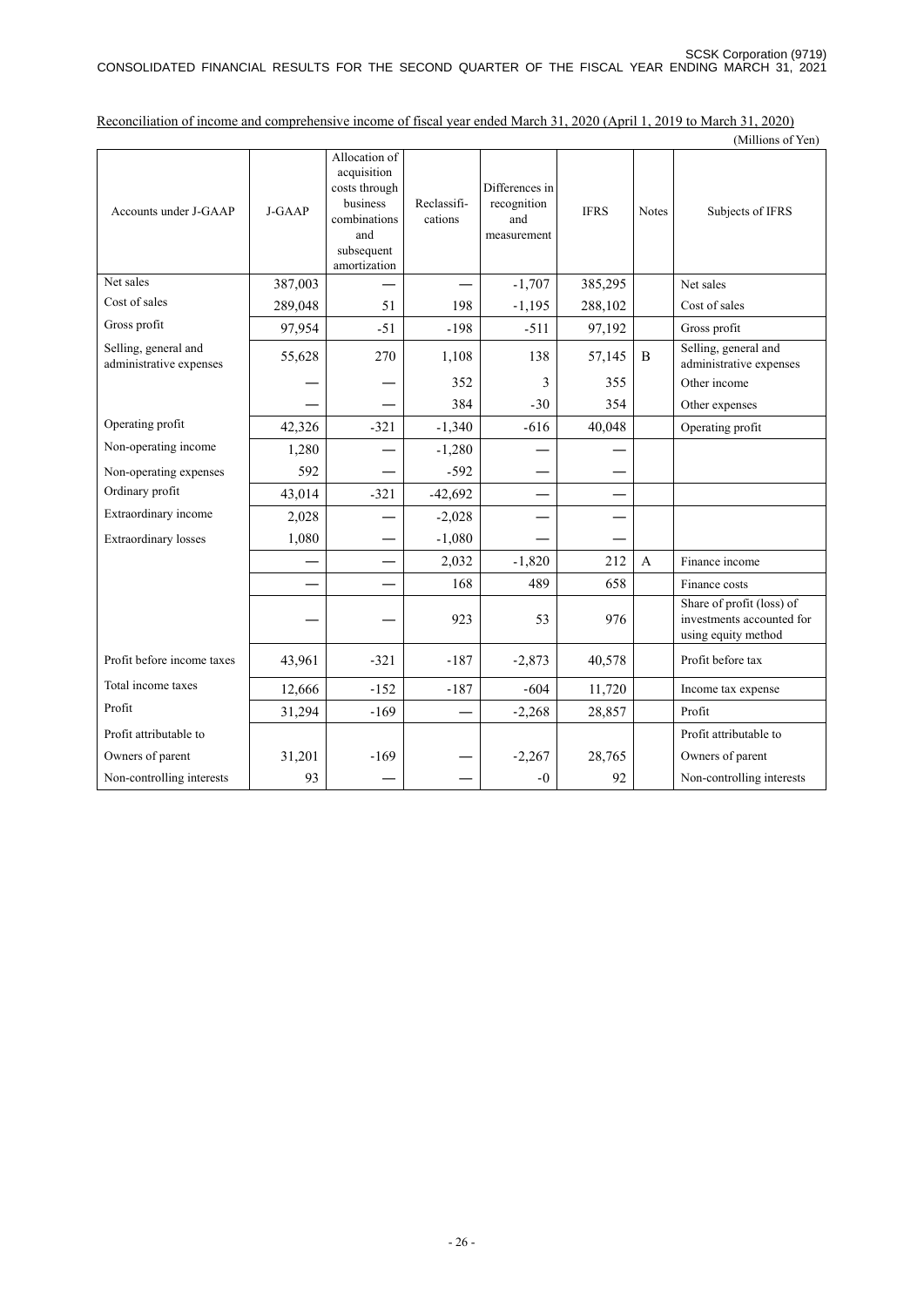(Millions of Yen) Accounts under J-GAAP J-GAAP Allocation of acquisition costs through business combinations and subsequent amortization Reclassifications Differences in recognition and measurement IFRS Notes Subjects of IFRS Profit 169 -169 – 2,268 28,857 Profit Other comprehensive Other comprehensive come of the comprehensive come of the comprehensive come of the comprehensive come of the come of the come of the come of the come of the come of the come of the come of the come of the come of the come income Items that will not be reclassified to profit or loss Remeasurements of defined benefit plans, net of tax  $-1,410$  – – – 490 – 919 D Remeasurements of defined benefit liabilities (assets) Valuation difference on available-for-sale securities  $-981$  –  $-1$  1,896 915 A Net change in fair value of equity instruments designated as measured at fair value through other comprehensive income —  $-21$   $-18$   $-39$ Share of other comprehensive income of investments accounted for using equity method Items that may be reclassified to profit or loss Deferred gains or losses  $\left[\begin{array}{ccc} 44 & - & - & -63 & -19 \\ 0 \text{n} & - & - & -1 \end{array}\right]$  Cash flow hedges Foreign currency Foreign currency<br>translation adjustment  $-29$   $-4$   $-34$ Exchange differences on translation of foreign operations Share of other comprehensive income of entities accounted for using equity method  $-6$  – 21 – 14 Share of other comprehensive income of investments accounted for using equity method Total other comprehensive Total other comprehensive  $-2,384$   $2,300$   $-83$   $\phantom{0}$  Total other comprehensive income income Comprehensive income  $\begin{vmatrix} 28,910 & -169 \end{vmatrix}$   $-169$   $-32$   $32$   $28,773$  Comprehensive income Comprehensive income Comprehensive income<br>attributable to attributable to attributable to attributable to attributable to attributable to Owners of parent 28,815 -169 -169 -169 35 28,680 Owners of parent Non-controlling interests 95 ― ― -2 92 Non-controlling interests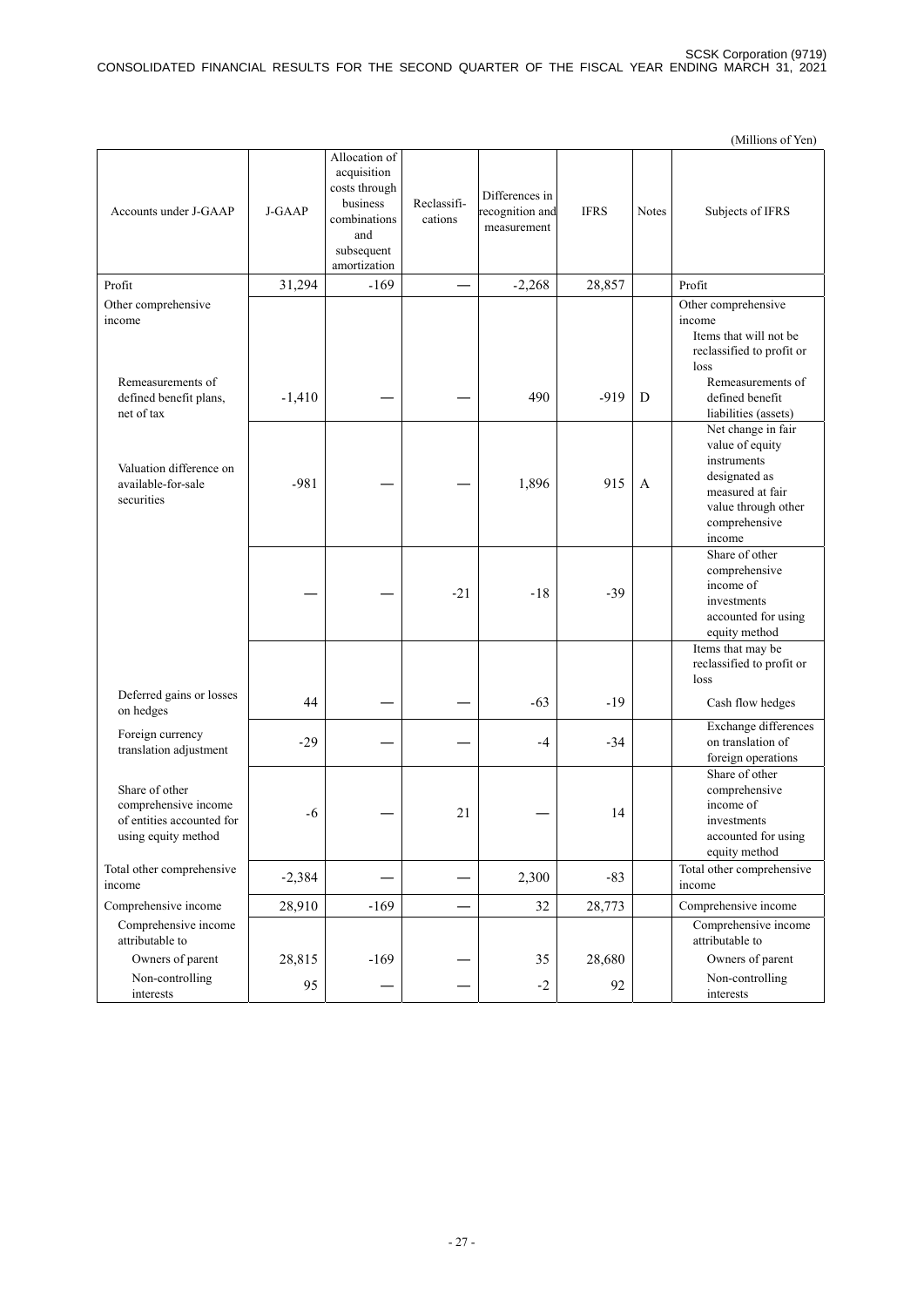#### Notes on reconciliations

#### **A. Financial instruments**

Under J-GAAP standards, marketable securities were measured at fair value while non-marketable securities were measured at acquisition cost, in principle. Under IFRS standards, all equity instruments are measured at fair value.

In addition, IFRS standards allow for fluctuations in the fair value of equity instruments to be recognized through other comprehensive income. When this recognition method is adopted, gains and losses on sale and valuation of the applicable equity instruments will not be transferred to net income.

#### **B. Goodwill and intangible assets**

Under J-GAAP standards, goodwill is amortized through the straight-line method over the period in which said goodwill can be rationally estimated to have an impact. Under IFRS, goodwill incurred through business combinations is not amortized. Rather, impairment tests are performed on annual basis and when signs of amortization have been recognized.

#### **C. Deferred tax assets**

Under J-GAAP standards, deferred tax assets were recognized based on "Implementation Guidance on Recoverability of Deferred Tax Assets" (Accounting Standards Board of Japan Guidance No.26). However, under IFRS the method of judging the recoverability of deferred tax assets was revised to recognize deferred tax assets in relation to taxable profits among deductible temporary differences and loss carryforwards deemed to be highly likely to be available for paying future tax obligations.

#### **D. Employee Benefits**

Under J-GAAP standards, employee retirement benefits paid through defined benefit pension plans were recognized in net income through service cost, interest expense, and expected return on investment. Actuarial differences and past service costs that are not treated as expenses were recognized under other comprehensive income and then reflected in net income over a defined period.

Under IFRS standards, employee retirement benefits paid through defined benefit pension plans are recognized in net income through current and past service cost and net interest cost is reflected in net income in an amount arrived at through the application of a discount rate to net defined benefit liability (asset). In addition, the remeasured amount of net defined benefit liability (asset) is recognized under other comprehensive income and reflected directly in retained earnings through other components of equity without being reflected in net income. Remeasurements of defined benefit pension plans are comprised of actuarial differences on defined benefit liability and gains on plan assets (excluding interest received on plan assets).

#### **E. Foreign currency translation differences from foreign operations**

When applying IFRS standards, the Company chose to utilize the exception for foreign currency translation differences from foreign operations described in IFRS 1. Accordingly, foreign currency translation differences from foreign operations as of the transition date were deemed to be zero, and the resulting differences were recognized under retained earnings.

#### **F. Deemed cost**

As part of the process of adopting IFRS standards, the Company applied the deemed cost exception stipulated in IFRS 1, using the fair value of certain property, plant and equipment at the transition date as the deemed value.

As of the transition date, the previously recorded book value of the property, plant and equipment for which deemed cost was used was ¥44,116 million and the fair value was ¥31,409 million, resulting in a ¥12,706 million decrease in property, plant and equipment as of the transition date.

#### **G. Lease liabilities and right-of-use assets**